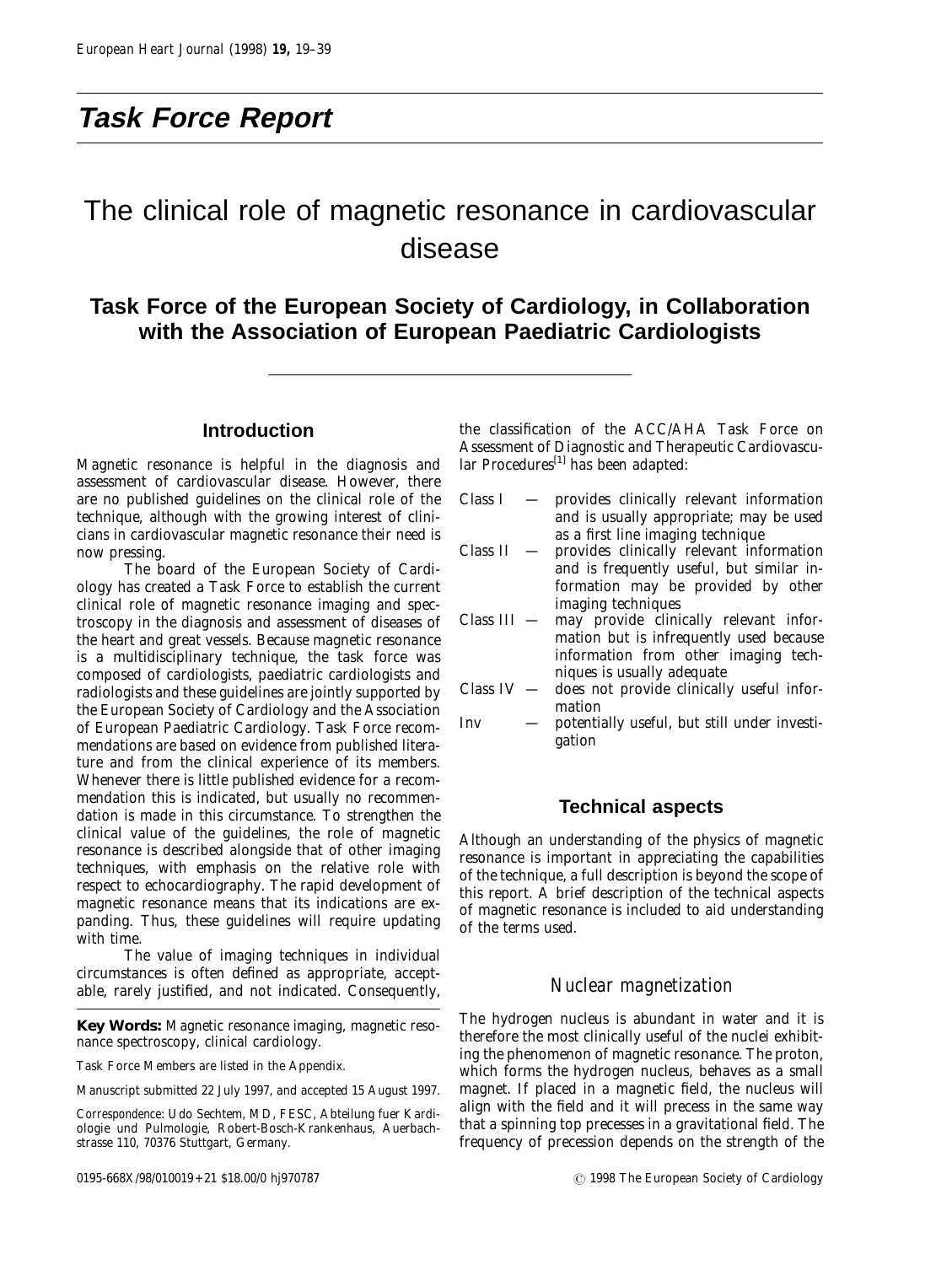magnetic field and the type of nucleus. For hydrogen, this precessional or resonance frequency is approximately 21 MHz for a field of 0·5 Tesla and 63 MHz for a field of 1·5 Tesla. The nuclei align parallel or antiparallel to the field, and only a small net magnetization vector arises from tissue containing many hydrogen nuclei, since almost equal numbers align in opposite directions at body temperature. The small excess of nuclei in the parallel state leads to a net magnetization vector in the direction of the applied field, but at equilibrium there is no magnetization in the plane perpendicular to this field because the precession of individual protons is uncoordinated.

#### *The magnetic resonance signal*

If the nuclei are exposed to radiowaves at the resonant frequency, the net magnetization vector is rotated at an angle to the applied field depending upon the amount of energy applied, and the angle is termed the flip angle. After such a displacement, the net magnetization vector relaxes back to its former position tracing out a spiral. Until it reaches this equilibrium position, a component of magnetization exists perpendicular to the applied magnetic field. This component can induce a radio signal at the frequency of precession in an aerial and such a signal is called the free induction decay. The net magnetization vector as it returns to equilibrium can be described by two components. The component parallel to the main field returns to equilibrium by interacting with surrounding molecules. The component perpendicular to the field returns to zero by interaction of the nuclei with each other and also because of local field inhomogeneities, and this is more rapid. Both processes are exponential with time constants T1 (longitudinal relaxation) and T2 (transverse relaxation). Depending upon the sequence of radiofrequency pulses used to disturb the net magnetization vector and the time at which the magnetic resonance signal is recorded, the magnitude of signal and hence the contrast in the image can be made to reflect proton density, T1, T2 or mixtures of each. If the contrast mainly reflects T2, then these images are 'T2 weighted', etc.

#### *Image formation*

Magnetic resonance imaging is the process of localizing the radio signal from relaxing nuclei and displaying the signal as an image. Localization is accomplished by additional magnetic fields applied as gradients superimposed upon the externally applied main field. The gradients vary the field strength along their direction which means that the nuclei are excited or irradiate at frequencies depending upon their position.

Images are reconstructed from a number of lines of data in 'frequency' or 'k' space as opposed to 'image' space. In conventional cardiac magnetic resonance

imaging, each line is acquired from the same part of successive cardiac cycles and so ECG triggering of the acquisition is essential. The number of lines determines the resolution of the image but also directly influences the duration of the acquisition. Typically, 256 cardiac cycles are used in conventional imaging.

## *Pulse sequences*

A pulse sequence is a combination of radiofrequency pulses and magnetic field gradients. The pulse sequences most commonly used for the heart are the spin echo and gradient echo sequences. In the spin echo sequence, the magnetization vector is tilted by  $90^\circ$  and after a brief time by another 180°. This second tilt leads to coherence of the spins and hence to an echo of the free induction decay signal at a time after the  $90^\circ$  pulse called the echo time (TE). In the images formed from a spin echo sequence, moving blood gives no signal and appears black because it does not experience both radiofrequency pulses. Other tissues give signal which will depend on proton density, T1 or T2 according to the timing of the sequence. Echo times ranging from 20– 40 ms are used most commonly. The longer echo times have greater contrast between moving blood and other tissues but lower signal and more motion artefact than the shorter echo times. Spin echo sequences are routinely used for multi-slice anatomical imaging.

The gradient echo sequence consists of an initial radiofrequency pulse tilting the magnetization by a variable angle usually between 10° and 30°. This is followed by switching magnetic field gradients, which dephase and rephase precession of the protons to form an echo. An advantage of this sequence is images of the same plane can be acquired at multiple points of the cardiac cycle, producing a cine acquisition. Because this sequence can be very short, moving blood gives a high signal and appears white unless it is turbulent, when signal may be lost. Conventional gradient echo imaging acquires one line of the image each cardiac cycle, but if a number of lines is acquired in rapid succession overall imaging time is reduced at the expense of a decrease in temporal resolution. For instance, imaging time can be reduced to 15–30 s and hence within a single breath-hold.

Gradient echo sequences have relatively low soft tissue contrast and they are mainly used for studies of ventricular or valve function. However, they can also be adapted to provide high signal from moving blood and low signal from static tissue, allowing two dimensional or three dimensional magnetic resonance angiography. Turbulent flow leads to loss of signal in the gradient echo sequence and the technique can be used to locate assess abnormal jets through valves and other structures.

Modifications of any sequence allow a grid of lines of magnetic saturation to be applied to an image, and this has been termed myocardial tagging. This provides a tool unique to magnetic resonance and it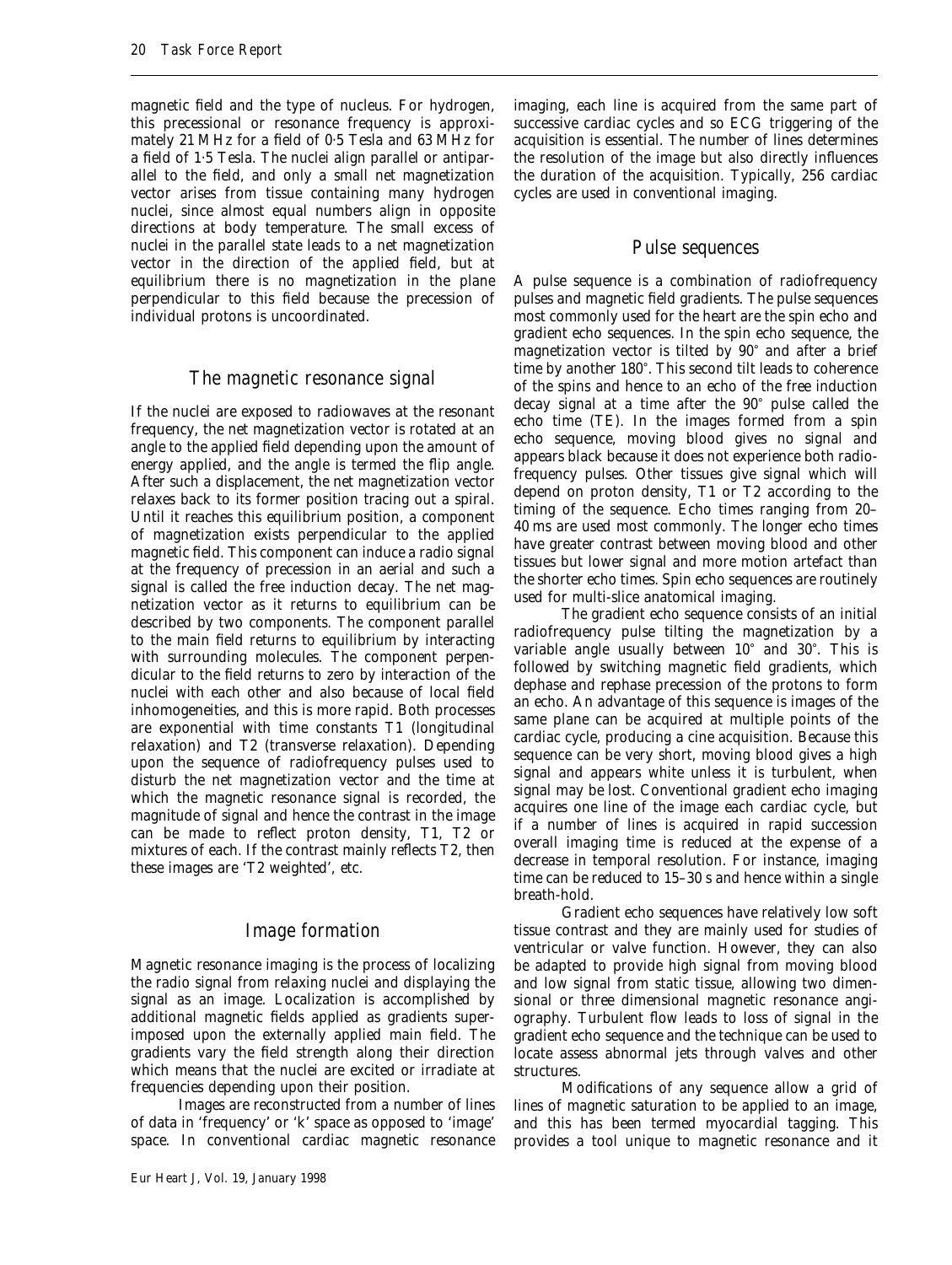allows three dimensional tracking of myocardial motion and sophisticated analysis of myocardial strains.

With the development of stronger magnetic gradient systems, several methods of rapid imaging can now be implemented. Echo planar imaging involves acquisition of all image lines (in k-space) after a single excitation. Variants of the technique involve coverage of k-space in a spiral rather than rectilinear fashion (spiral echo planar), and segmental coverage of k-space with several (perhaps eight) excitations to form an image. The echo planar technique is applicable to both spin echo and gradient echo sequences and so there is considerable flexibility in its application. It is however technically demanding and it is not yet used routinely in cardiac imaging.

Velocity mapping is a technique that encodes velocity in a chosen direction in the phase of the magnetic resonance signal. A quantitative image of phase can be formed and the pixel values are velocity in  $\text{mm}$  . s<sup>-1</sup>. The technique is accurate and flexible with a wide dynamic range allowing encoding of velocities from several mm  $s^{-1}$  to at least 10 m  $s^{-1}$ . Integration of these velocities over a vessel area and over the cardiac cycle allows flow to be measured, and pressure gradients formed by discrete jets can be estimated using the modified Bernoulli equation. The method can be applied to any sequence but most commonly a cine gradient echo sequence is used. Appropriate selection of echo time is important since signal is lost in turbulent jets with long echo times. Left sided jets in aortic stenosis and coarctation may require echo times down to 3 ms for accurate visualization of the jet.

#### *Contrast agents*

Specific contrast agents are available for magnetic resonance and these are mainly gadolinium complexes with similar physiological properties to the iodinated contrast media used in general radiology. Although natural contrast is inherent to the magnetic resonance technique, the additional flexibility of extrinsic contrast can be valuable in certain circumstances. These agents act by shortening T1 or T2 or both. The main uses in cardiac imaging are to increase contrast between blood and soft tissue for cine functional imaging or angiography, and to assess signal within masses such as tumours and cysts. Bolus injections of contrast can also be combined with rapid gradient imaging to assess the passage of the contrast through the myocardium and hence myocardial perfusion. This technique is still under investigation.

#### *The scanner*

A magnetic resonance scanner consists of five major components. The magnet, which is usually superconducting, produces the static magnetic field, which has to be homogeneous and stable with time, and yet large

enough to contain a human body. Resistive gradient coils within the bore of the magnet produce the gradients superimposed upon the main field, and the currents within these coils are driven by the gradient amplifiers. The performance of the gradient system determines the speed of acquisition. A radiofrequency aerial, often referred to as a transmitter coil, is coupled to a radiofrequency amplifier to irradiate the patient with the pulses needed to disturb the magnetization. The same or different aerials can be used to receive the radio signal, and surface coils designed to be applied closely to the part of the body to be imaged are frequently used.

## *Safety*

Magnetic resonance imaging is safe and no long-term ill effects have been demonstrated. Claustrophobia occurs in approximately 2% of patients. Very rapidly changing gradients may induce muscle twitching or effects on the retina, but clinical systems operate below the threshold for such effects. Metallic implants such as hip prostheses, mechanical heart valves and sternal sutures present no hazard since the materials used are not ferromagnetic. Patients with electrical stimulators such a pacemakers or cardioverter-defibrillators should not be studied because of the risk of causing arrhythmias from potentials induced in the endocardial wire and the rapid rhythms that some pulse generators develop in a rapidly changing magnetic environment. With appropriate safeguards however patients with pacemakers have been scanned on occasion.

#### **Congenital heart disease**

#### *General aspects*

Evaluation of congenital heart disease is one of the main strengths of magnetic resonance (Table 1), but its value depends upon the age and clinical condition of the patient. In general, magnetic resonance is more valuable in the older patient with complex anatomy. Sedation is required in small children and physiological monitoring may be difficult in the confines of the magnet in critically ill infants. Thus, magnetic resonance imaging is usually performed after transthoracic echocardiography in neonates and infants. In contrast, body habitus and interposition of lungs become an increasing problem for echocardiography in adolescents or adults, or at any age after surgery. Although some of these problems can be overcome by using the transoesophageal approach, expertise in magnetic resonance imaging is desirable in centres specializing in the care of patients with grown-up congenital heart disease<sup>[2,3]</sup>.

Cardiac catheterization will not be replaced in the near future by magnetic resonance imaging, but the need for diagnostic catheterization and the length and risks of the examination can be minimized by its use  $[2,4]$ .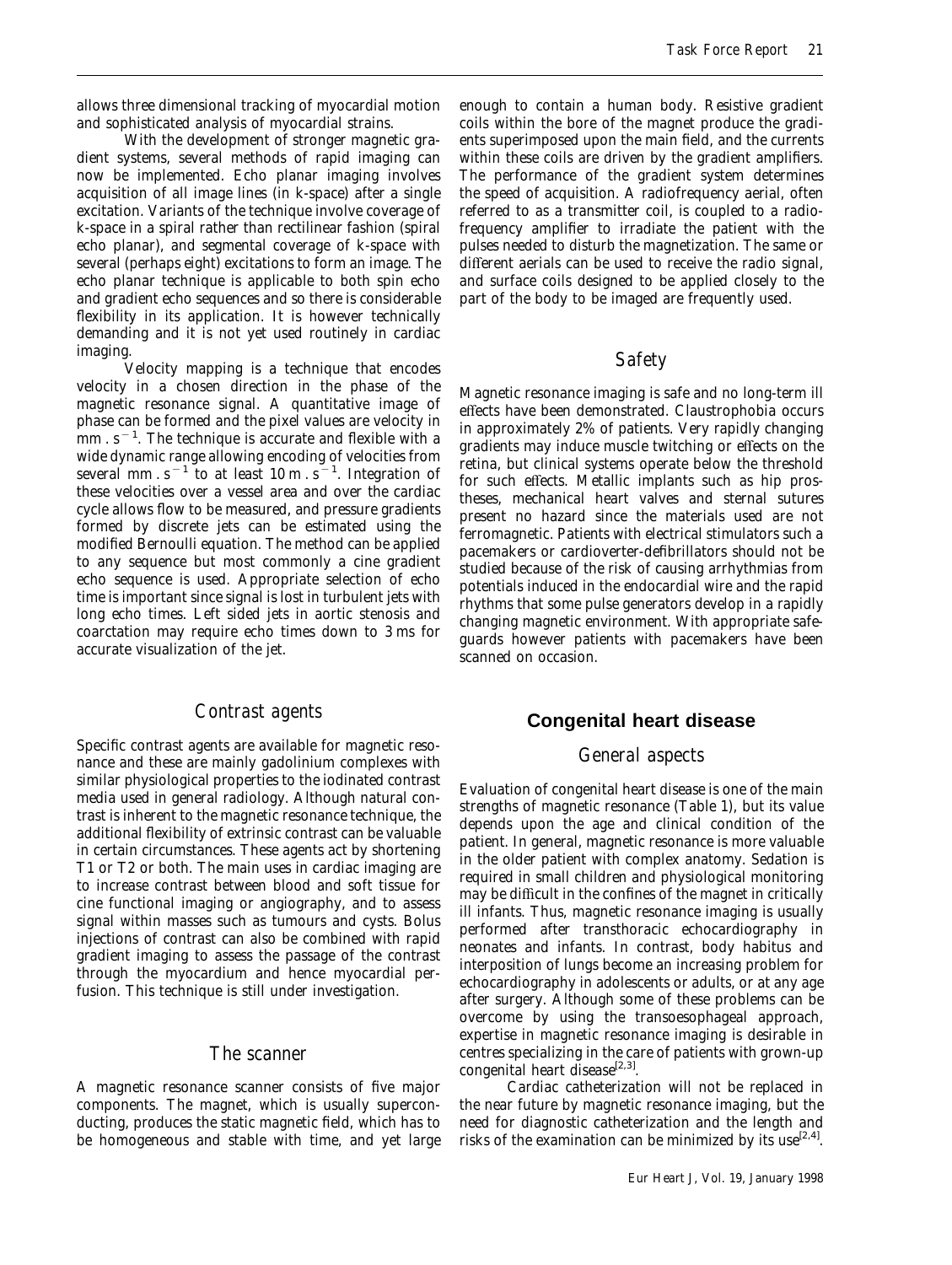|  | Table 1 Indications for magnetic imaging in patients with known or suspected |  |  |  |  |  |
|--|------------------------------------------------------------------------------|--|--|--|--|--|
|  | congenital heart disease                                                     |  |  |  |  |  |

| Indication                                                                                                                                                                                                                                                                                                                                                                                                | Class                                                          |
|-----------------------------------------------------------------------------------------------------------------------------------------------------------------------------------------------------------------------------------------------------------------------------------------------------------------------------------------------------------------------------------------------------------|----------------------------------------------------------------|
| General<br>Evaluation of anatomy and/or function if questions remain after<br>echocardiography or X-ray angiocardiography                                                                                                                                                                                                                                                                                 | T                                                              |
| Prior to cardiac catheterization in complex malformations<br>Follow-up studies when echocardiography does not provide complete<br>information and cardiac catheterization is not desirable because information<br>about pressures and vascular resistance is not the primary concern                                                                                                                      | I<br>T                                                         |
| Specific<br>Viscero-atrial situs<br>Isolated anomalies                                                                                                                                                                                                                                                                                                                                                    | $_{\rm II}$                                                    |
| Anomalies associated with complex congenital disease                                                                                                                                                                                                                                                                                                                                                      | L                                                              |
| Atria and venous return<br>Atrial septal defect (secundum and primum)<br>Anomalous pulmonary venous return, especially in complex anomalies and<br>cor triatriatum                                                                                                                                                                                                                                        | П<br>T                                                         |
| Anomalous systemic venous return<br>baffle repair or correction of anomalous pulmonary venous return                                                                                                                                                                                                                                                                                                      | Ι<br>$\mathbf{I}$                                              |
| Atrioventricular valves<br>Anatomical assessment of mitral and tricuspid valves<br>Valve function<br>Ebstein's anomaly<br>Atrioventricular septal defect                                                                                                                                                                                                                                                  | Ш<br>Ш<br>IΙI<br>III                                           |
| The ventricles<br>Isolated ventricular septal defect                                                                                                                                                                                                                                                                                                                                                      | Ш                                                              |
| Ventricular septal defect with other complex anomalies<br>Ventricular aneurysms and diverticula<br>Evaluation of right and left ventricular function                                                                                                                                                                                                                                                      | T<br>$_{\rm II}$<br>T                                          |
| The semilunar valves<br>Isolated pulmonary valve stenosis and dysplasia<br>Supravalvular pulmonary stenosis<br>Pulmonary regurgitation<br>Isolated aortic valve stenosis<br>Subaortic stenosis<br>Supravalvular aortic stenosis                                                                                                                                                                           | Ш<br>Н<br>L<br>Ш<br>III<br>T                                   |
| The arteries<br>Malposition of the great arteries<br>Postoperative follow-up of shunts<br>Aortic (sinus Valsalvae) aneurysm<br>Aortic coarctation<br>Vascular rings<br>Patient ductus arteriosus<br>Aorto-pulmonary window<br>Coronary artery anomalies in infants<br>Anomalous origin of coronary arteries in adults<br>Pulmonary atresia<br>Central pulmonary stenosis<br>Peripheral pulmonary stenosis | П<br>I<br>I<br>I<br>I<br>IΙI<br>L<br>Inv<br>I<br>I<br>T<br>Inv |
|                                                                                                                                                                                                                                                                                                                                                                                                           |                                                                |

As catheter-based interventions are used increasingly in paediatric cardiology, diagnosis should be as complete as possible before catheterization which then should become a one stage procedure with completion of diagnosis (if necessary) and intervention being performed at the same time.

Magnetic resonance imaging is generally less operator dependent than echocardiography, but a thor-

Eur Heart J, Vol. 19, January 1998

ough understanding of the anatomical and functional principles of congenital disease is required for a reliable study. All parts of the cardiovascular system can be imaged, a feature which makes magnetic resonance imaging especially useful in complex cases. For a complete magnetic resonance examination, both spin echo and gradient echo series should be performed. Preferably, spin echo images in the transverse and one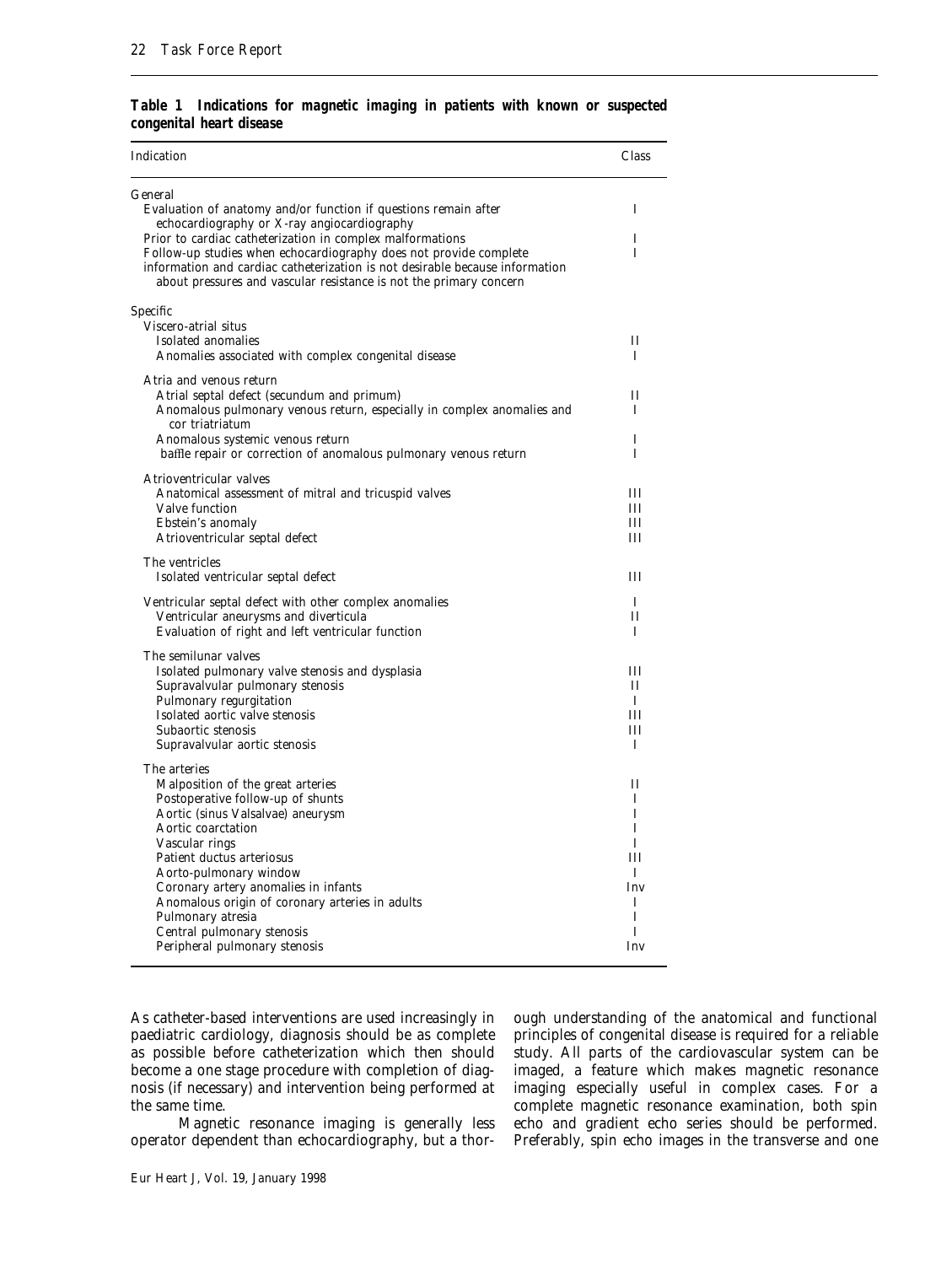additional orthogonal plane (sagittal or coronal depending on the case) should be available. For answering specific clinical questions, additional oblique sections may be required. Functional information is provided by gradient echo sequences, which have to be tailored to the clinical question. When clinically indicated, the examination should use velocity mapping to assess flow.

## *Viscero-atrial situs*

The viscero-atrial situs (situs solitus, situs inversus, situs ambiguus) and malposition of the heart (dextrocardia, levocardia) are easily identified by conventional diagnostic tools (ECG, X-ray, echocardiography, abdominal ultrasound). However, in the presence of additional lesions such as atrio-ventricular discordance, ventriculoarterial discordance, anomalous pulmonary or systemic venous connections, difficulties may arise in defining the topographic relationship of the major cardiac segments. Magnetic resonance provides images of the heart which are easily related to surrounding structures<sup>[4]</sup> and thus it provides reliable and highly accurate diagnoses<sup>[5]</sup>. In patients with complex anomalies, especially in older ones, magnetic resonance imaging is usually complementary to echocardiography indicating that it should be used routinely to maximize non-invasive information before catheterization.

## *The veins and atria*

Magnetic resonance imaging is potentially valuable in the detection and quantification of atrial septal defects. In older patients, the best technique for imaging the inter-atrial septum is transoesophageal echocardiography and magnetic resonance imaging will provide additional information in only a few patients. In infants, however, magnetic resonance imaging may be used instead of transoesophagel echocardiography following a transthoracic study. Pulmonary and systemic flow can be measured more accurately than by any other technique and so magnetic resonance has a clinical role when such measurements are important<sup>[6]</sup>.

One limitation of echocardiography is the difficulty of evaluating anomalous pulmonary venous return, but magnetic resonance imaging appears to be the best non-invasive technique for this<sup> $[7-9]$ </sup>. In particular in complex cases, magnetic resonance imaging is superior to conventional imaging techniques since complete demonstration of the pulmonary veins may not be achieved by echocardiography or by X-ray angiography (sensitivity of magnetic resonance imaging 95%, X-ray angiography 69%, echocardiography 38%[8]). Magnetic resonance imaging may also be indicated to identify partial anomalous venous return in patients with atrial septal defects.

When gradient echo sequences are used, magnetic resonance imaging successfully reveals the presence

and severity of systemic or pulmonary venous obstruction, which may occur pre- or post-operatively and may be difficult to diagnose by echocardiography. Therefore, a major indication for magnetic resonance imaging is the postoperative evaluation of patients after intra-atrial baffle repair in transposition of the great arteries or correction of anomalous pulmonary venous return<sup>[8,10,11]</sup>. Moreover, systemic venous anomalies (bi-lateral superior caval vein, interrupted inferior caval vein) are correctly identified by magnetic resonance imaging<sup>[5,12]</sup>.

In cor triatriatum, magnetic resonance imaging may be used if echocardiography is unclear, since the membrane within the atrium is well demonstrated as well as anomalous pulmonary venous return if  $present^{[8,13]}.$ 

## *The atrioventricular valves*

In general, real-time echocardiography, especially by the transoesophageal route, is better suited to show the anatomy and motion of the atrioventricular valves $[14]$ . Magnetic resonance imaging may provide additional information in selected patients<sup>[15]</sup>, especially in infants with an atrioventricular canal defect, where the attachment of the superior and inferior bridging leaflets to the crest of the interventricular septum may be defined more accurately than by transthoracic echocardiography<sup>[16]</sup>.

Anatomy of the tricuspid valve in Ebstein's anomaly is best seen by echocardiography, in adults by the transoesophageal route. However, in cases of doubt the three dimensional arrangement of the malformation and the resulting tricuspid incompetence is well depicted by magnetic resonance imaging $[17,18]$ .

#### *The ventricles*

Magnetic resonance imaging is sensitive and specific for the detection of ventricular septal defects (sensitivity 84%–100%, specificity 95%)[5,12,14,16,19–21]. Difficulties may arise with small peri-membranous or muscular defects if spin echo images are used alone, but cine gradient echo imaging improves sensitivity by virtue of its ability to detect and localize abnormal jets<sup>[22]</sup>. As with an isolated atrial septal defect, magnetic resonance imaging usually does not add much information in isolated ventricular septal defect when the diagnosis is already established by echocardiography. Magnetic resonance velocity mapping, however, allows the shunt size to be determined accurately<sup>[6]</sup>, and this may become increasingly important with the move to rely solely on information obtained non-invasively before referral for surgery.

Magnetic resonance imaging has an important role in demonstrating ventricular anatomy in complex anomalies such as in tetralogy of Fallot, double outlet ventricle, pulmonary atresia, tricuspid atresia, and univentricular hearts  $5,7,21,23,24$ , but discrepancies with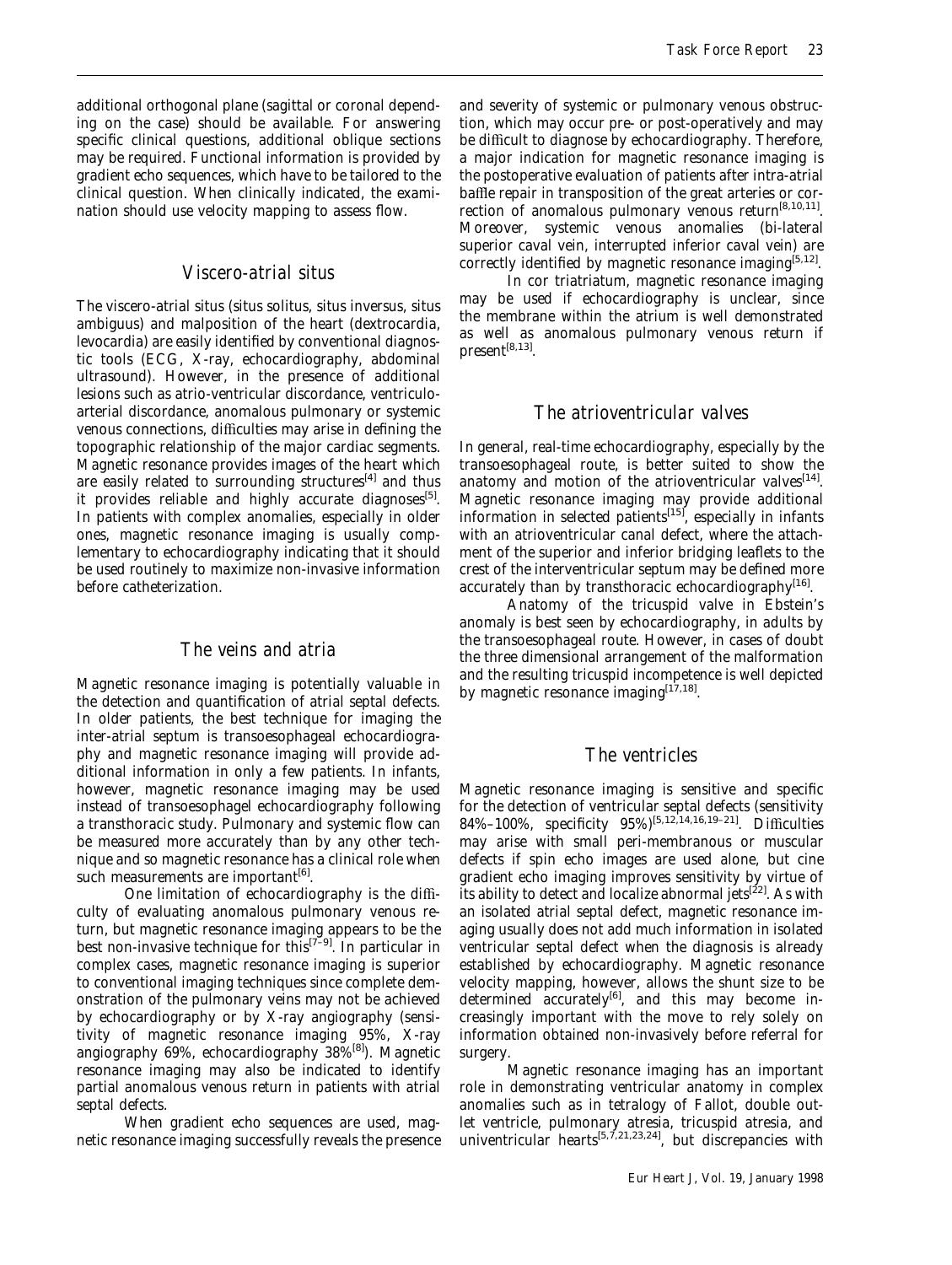X-ray angiography arise in only a few cases  $(3-8\%)^{[5,15]}$ . Thus, magnetic resonance imaging is often complementary to echocardiography and both techniques should be used before catheterization. Follow-up studies by magnetic resonance imaging and echocardiography may reduce the need for invasive investigation in these cases.

Because of its limited field of view, echocardiography has limitations in the evaluation of congenital ventricular aneurysms, particularly if it is necessary to define the site, size and relationships of congenital diverticulae<sup>[25,26]</sup>. Thus, magnetic resonance imaging is indicated whenever such anomalies are suspected.

Right ventricular function is an important determinant of outcome in may forms of congenital heart disease, and magnetic resonance imaging has the ability to measure both right and left ventricular volume and mass accurately and reproducibly<sup>[27-31]</sup>. This may be particularly helpful in patients after the Mustard procedure. The consequences of pulmonary regurgitation on right and left ventricular function can be evaluated by combining measurements of ventricular volume and diastolic function<sup>[32,33]</sup>. Such functional measurements are likely to have important prognostic and therapeutic implications for the post-operative management of patients with congenital heart disease.

## *The semilunar valves*

Congenital stenoses of the semilunar valves are easily identified by echocardiography, and maximal and mean gradients can be determined by Doppler ultrasound. Although cine gradient echo imaging with velocity mapping can also detect and quantify stenoses<sup>[34,35]</sup>, Doppler echocardiography is usually adequate. Magnetic resonance imaging may be particularly useful in localizing stenoses below, at, or above the valve if echocardiography fails to give complete information<sup>[36]</sup>.

Patients with previous pulmonary valve surgery often have important pulmonary regurgitation, and this may be difficult to assess by echocardiography. In such cases, magnetic resonance imaging can aid the decision on replacement of the valve $^{[37]}$ .

#### *The arteries*

Magnetic resonance imaging is an excellent method of demonstrating the size, position and connections of the central great arteries[23,38,39]. Similarly, abnormalities of the thoracic and abdominal aorta can be demonstrated, including aneurysm, dilation, stenosis, duplication, and vascular rings<sup>[36,40-42]</sup>.

Two-dimensional-echocardiography and Doppler ultrasound are usually adequate for the diagnosis and assessment of coarctation, but difficulties may be encountered in older children or adults when magnetic resonance imaging has a clear role, particularly for diffuse narrowings of the arch. Velocity mapping may be

helpful for assessing the severity of coarctation either from the pressure gradient<sup>[43]</sup> or from measurements of collateral flow<sup>[44]</sup>. For follow-up after surgical repair or angioplasty magnetic resonance imaging is probably the technique of choice<sup>[45-47]</sup>.

Visualization of a patent arterial duct is normally achieved in infants by echocardiography, but magnetic resonance imaging has a role in older patients where it is often better than echocardiography $[48]$ . In patients with a suspected aorto-pulmonary window, magnetic resonance imaging may be helpful to establish the differential diagnosis or to demonstrate the additional  $defect<sup>[7]</sup>$ .

Magnetic resonance imaging can demonstrate congenital anomalies or inflammatory changes of the coronary arteries as in Bland-White-Garland syndrome<sup>[49]</sup> or Kawasaki disease<sup>[50]</sup>. Recent reports indicate that congenital anomalies of the proximal coronary arteries can be shown reliably in adults<sup>[51,52]</sup>, and the technique may even have advantages over X-ray angiography, since the relationship of the arteries to the aorta and pulmonary artery is an important determinant of risk in these patients, and this is not always clear following invasive angiography.

Visualization of the pulmonary artery and its main branches is essential in the surgical management of patients with diminished pulmonary blood flow. Echocardiography is of limited value because of reflection of the sound beam by the chest wall and lungs. Similarly, X-ray angiocardiography has its problems; since it can be dangerous in cyanotic children, small pulmonary arteries may be difficult to catheterize, and non-confluent vessels may not be seen even with pulmonary venous wedge contrast injection. Therefore this group of patients is particularly suited to magnetic resonance imaging. Studies of pulmonary atresia, tricuspid atresia, tetralogy of Fallot and unilateral pulmonary artery anomalies have shown very few discrepancies with X-ray angiocardiography in defining the anatomy of the central and hilar pulmonary arteries as well as in determining the sources of pulmonary blood flow<sup>[24,53-57]</sup>. In addition, magnetic resonance imaging can reveal undetected pulmonary and collateral vessels. A further major impact of magnetic resonance imaging is in serial follow-up examinations, where it can show the shape and size of the pulmonary arteries, the patency of systemic-to-pulmonary shunts, and extra-cardiac conduits<sup>[57-60]</sup>, as well as measure pulmonary flow<sup>[61,62]</sup>. Extra-cardiac ventriculo-pulmonary shunts often degenerate in the long term, but this is not easy to assess by echocardiography because of the retro-sternal position of the graft. Magnetic resonance imaging provides accurate anatomical and functional information and is the technique of choice for following these patients<sup>[63]</sup>.

## **Acquired disease of the great vessels**

In addition to congenital heart disease, the clinical value of magnetic resonance imaging is well documented in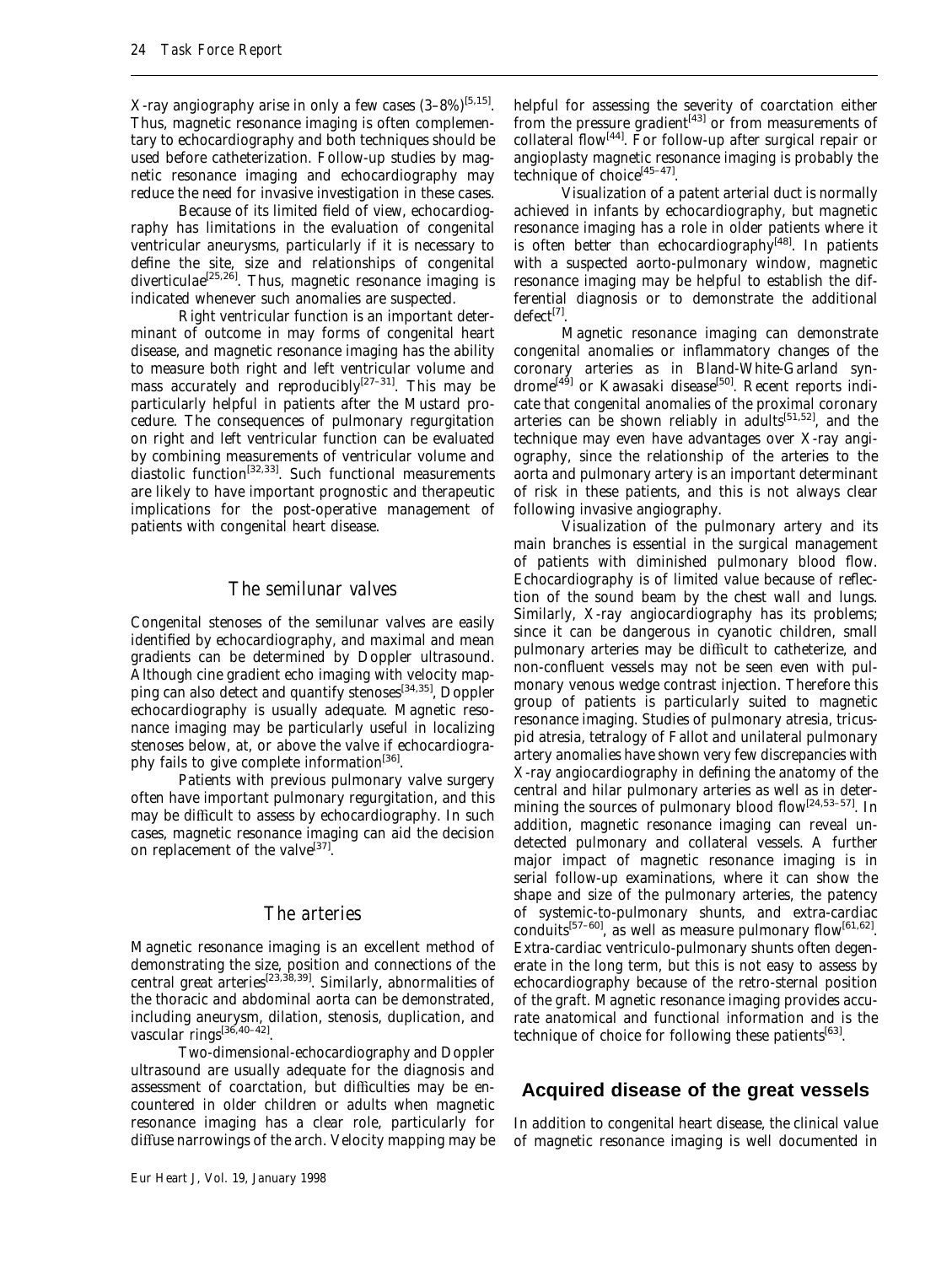| Indication                                                | Class |
|-----------------------------------------------------------|-------|
| Diagnosis of thoracic aortic aneurysm                     |       |
| Diagnosis and follow-up in Marfan disease                 |       |
| Aortic dissection                                         |       |
| Diagnosis of acute aortic dissection                      | Н     |
| Diagnosis of chronic aortic dissection                    |       |
| Diagnosis of aortic intramural haemorrhage                |       |
| Diagnosis of penetrating atheromatous ulcers of the aorta |       |
| Follow-up of acquired aortic disease                      |       |
| Pulmonary artery anatomy                                  |       |
| Pulmonary emboli                                          |       |
| Diagnosis of central pulmonary emboli                     | ш     |
| Diagnosis of peripheral pulmonary emboli                  | Inv   |
| Assessment of pulmonary flow and pulmonary hypertension   | Ш     |
| Assessment of thoracic veins                              |       |

*Table 2 Indications for magnetic resonance imaging in acquired disease of the great arteries*

patients with disease of the great vessels, more specifically with acquired disease of the aorta (Table 2). The large field of view and the flexibility of imaging planes provides a clear description of anatomy and of relationships to neighbouring structures. Rapid flow leads to high contrast between blood and the vessel wall, and velocity mapping can be used to assess flow both qualitatively and quantitatively.

#### *Thoracic aortic aneurysm*

Spin echo magnetic resonance imaging depicts the extent and diameter of fusiform or saccular aneurysms of whole thoracic aorta, regardless of aetiology<sup>[64-66]</sup>. In conditions such as mycotic pseudo-aneurysm and perivalvular pseudo-aneurysm complicating bacterial endocarditis, magnetic resonance imaging is more valuable than transthoracic echocardiography<sup>[67,68]</sup>. Gradient echo imaging can be used to detect and characterize mural thrombus<sup>[69–71]</sup>, and velocity mapping provides a measure of associated aortic regurgitation<sup>[72,73]</sup>. Thin slice imaging (5 mm) or segmented k-space breath-hold angiography can be used to identify the involvement of aortic branches. Three dimensional angiography provides attractive and easily interpretable images, but its additional value over simpler techniques is not yet well  $defined^{[74]}$ .

## *Marfan's syndrome*

The cardiovascular complications of Marfan's syndrome include aortic dilation and dissection, and this is the main cause of death. X-ray angiography<sup>[75]</sup>, echocardiography $^{[76]}$ , computed X- ray tomography $^{[77]}$ , and magnetic resonance imaging<sup>[78–80]</sup> have all been used to image the aorta in Marfan patients, with excellent agreement between echocardiography and magnetic

resonance imaging for measuring the size of the aortic root<sup>[78]</sup>. Aortic distensibility can be measured in both children<sup>[81]</sup> and adults<sup>[82]</sup>, although the clinical importance of such measurements is still to be defined. The technique is valuable for follow-up since aneurysm expansion and dissection are clearly defined and are often detected in asymptomatic patients<sup>[83,84]</sup>. Thus the lack of ionising radiation and the ability to visualize the whole thoracic aorta make magnetic resonance a first line imaging technique in these patients.

#### *Aortic dissection*

There is substantial evidence that magnetic resonance imaging has the highest accuracy for the detection of aortic dissection of all imaging techniques<sup>[85-87]</sup>. It not only identifies the intimal flap and the site of tear, but it can also demonstrate associated abnormalities such as thrombus, aortic regurgitation, and pericardial effu $sion^{[87]}$ . Although transoesophageal echocardiography is also sensitive, it has several pitfalls that reduce specifi $city<sup>[87]</sup>$ . Computed X-ray tomography is also accurate, but it cannot evaluate functional aspects such as blood flow, entry jets into the false lumen, and aortic regurgitation. Spiral computed X-ray tomography shortens imaging time without loss of accuracy<sup>[49]</sup>, but there are not yet sufficient comparisons with magnetic resonance imaging to assess their relative clinical roles.

In populations with an intermediate likelihood of dissection (disease prevalence 10%), the positive predictive value of magnetic resonance imaging, computed X-ray tomography and transoesophageal echocardiography is higher  $(>90%)$  than that of X-ray angiography  $(65%)^{[88]}$ . Invasive angiography should therefore no longer be used as a primary investigation, although it remains valuable for assessment of the coronary arteries if this is required. Practical aspects such as local expertise and availability of techniques will often determine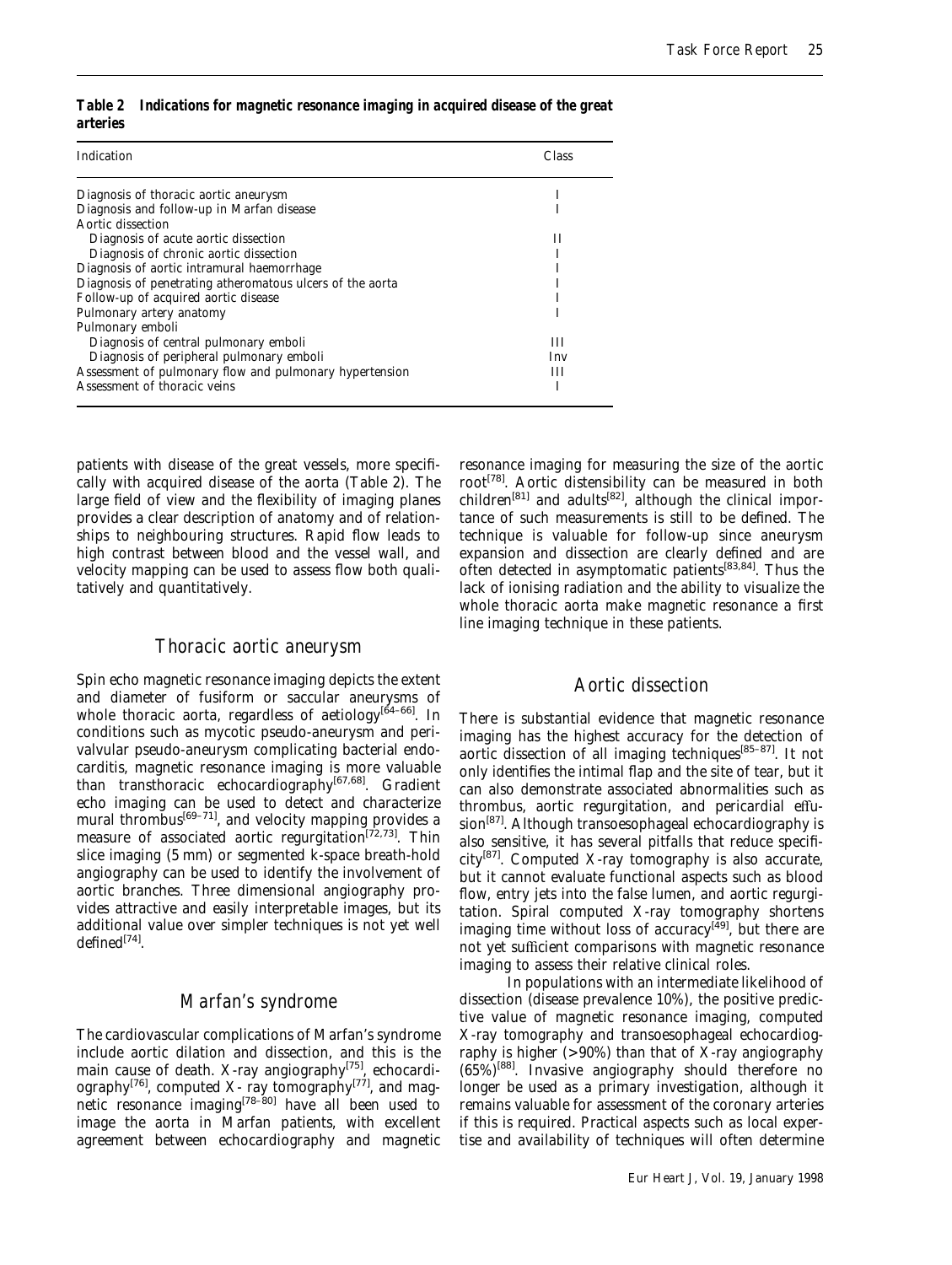the best order of investigations. The problems of imaging haemodynamically unstable patients by magnetic resonance favour transoesophageal echocardiography in this situation, with magnetic resonance imaging or computed X-ray tomography reserved for equivocal cases or for a more complete assessment once the patient is stable. In subacute situations or for chronic followup, magnetic resonance imaging is the technique of  $choice^{[89]}$ 

Although aortic intramural haemorrhage was once considered a separate entity, it is now thought to be a precursor of dissection. Magnetic resonance imaging can detect such haemorrhage<sup>[80,90]</sup>, and it has been used to show that the clinical profile and outcome of the condition is similar to classic dissection, and hence requires a similar therapeutic approach<sup>[91]</sup> The recognition of intramural haemorrhage relies on visualizing wall thickening (>7 mm) with a smooth surface and possibly containing areas of high signal. The high signal is the result of methaemoglobin which develops after several days and persists for several months, although it may be absent in the acute phase<sup>[80]</sup>. Both computed  $X$ -ray tomography and transoesophageal echocardiography are alternatives to magnetic resonance imaging<sup>[90,91]</sup> but X-ray angiography is not useful. Because intramural haemorrhage of the thoracic aorta may be associated with true dissection of the abdominal aorta, the latter should also be evaluated.

## *Penetrating ulcers and atherosclerotic disease*

Penetrating ulcers are almost always associated with extensive atherosclerosis of the aorta, primarily affecting the intima and only secondarily the media. The disease therefore differs from dissection or intramural haematoma which are diseases of the media, although symptoms of all three may be similar. Penetrating ulcers usually arise in the middle and distal third of the descending thoracic aorta<sup>[92]</sup>. Treatment may be surgical or conservative and close follow-up is required in order to detect complications. Magnetic resonance imaging is accurate in making the diagnosis[93], and typical features include a thickened and irregular wall, an ulcer-shaped irregularity at a typical site, and haematoma in the wall of the aorta with high signal intensity caused by methaemoglobin. Flexible imaging planes and the ability to image without contrast material are advantages over computed X-ray tomography, although X-ray tomography is able to show displacement of intimal calcification which can be a helpful diagnostic sign $[94]$ . The role of transoesophageal echocardiography is currently unknown.

Atherosclerotic plaques thicker than 4 mm in the aortic arch predict cerebral infarction and other vascular events<sup>[95]</sup>. Although such plaques can be detected by magnetic resonance imaging<sup>[96]</sup>, its role in estimating risk is unknown.

## *Postoperative follow-up*

All of the above conditions require follow-up whether treatment is conservative or surgical. The accuracy of magnetic resonance imaging, its versatility, non-invasive nature, and lack of necessity for ionizing radiation or contrast media, make it the method of choice for this purpose<sup>[85,97,98]</sup>

#### *Pulmonary artery anatomy*

Most pulmonary artery pathology occurs in the setting of congenital anomalies, which are discussed above. Dilation, thrombo-embolic involvement, and rare complications such as dissection are well demonstrated by magnetic resonance imaging<sup>[99,100]</sup>.

## *Pulmonary embolism*

Early studies suggested a possible role for magnetic resonance imaging in detecting central pulmonary embolism<sup>[101–103]</sup>, but it cannot currently be recommended for routine use and ventilation-perfusion scintigraphy supplemented by X-ray angiography remains the diagnostic standard. Recent successful studies using spiral X-ray tomography indicate that this technique is a useful diagnostic alternative. The value of this crosssectional technique, however, suggest that newer magnetic resonance techniques may find a role once more experience has been acquired. These techniques include magnetic resonance angiography using fast two dimensional time-of-flight gradient echo sequences combined with maximum intensity projections, and this appears to be sensitive (92–100%), but only moderate specific  $(62\%)$ <sup>[104]</sup>. Better results have been obtained using phased-array coils and three dimensional angiogra $phy^{[105,106]}$ , or contrast-enhanced angiography<sup>[107]</sup>. Tagging can also be helpful to differentiate thromboembolism from flow related signal<sup>[108]</sup>.

## *Pulmonary hypertension*

Flow can be measured accurately by magnetic resonance velocity mapping in the main and left and right pulmonary arteries<sup>[109]</sup>. The cyclical pattern of flow is altered by pulmonary hypertension which leads to a lower peak velocity and greater retrograde flow at the end of systole<sup>[110]</sup>. Although the significance of these observations is not fully understood, it may be related to pulmonary vascular resistance and hence serve as a method of measuring resistance.

## *Thoracic veins*

The superior and inferior caval veins and their relationship to the right atrium can be visualized by magnetic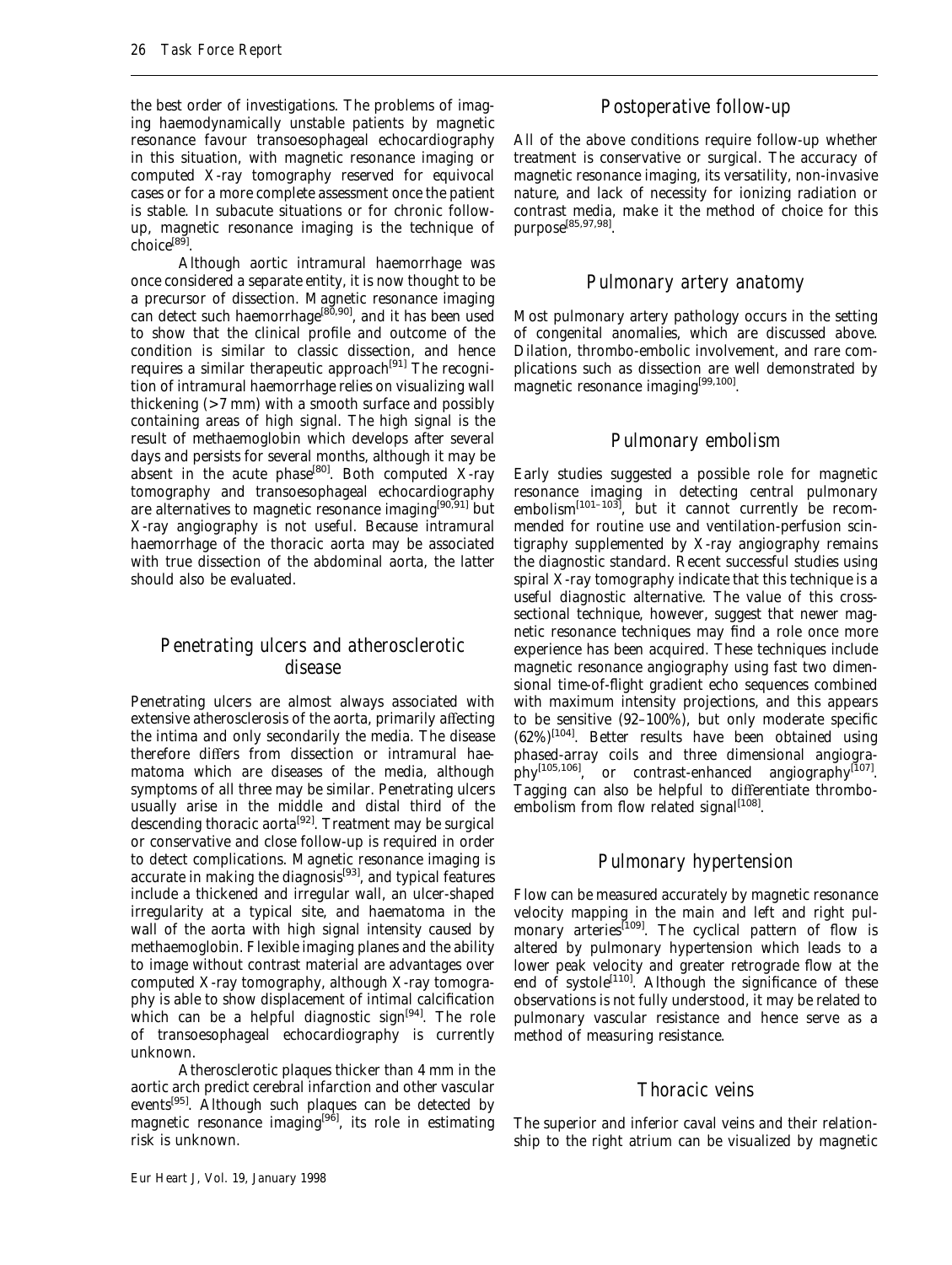| Indication                                          | Class |
|-----------------------------------------------------|-------|
| Valve morphology                                    | IV    |
| Associated cardiac chamber morphology               | Ш     |
| Associated intracardiac thrombus                    | ш     |
| Associated ventricular or atrial function           | Ш     |
| Detection and quantification of regurgitation       | Н     |
| Detection and quantification of stenosis            | Ш     |
| Detection of infective endocarditis and vegetations | IV    |
| Detection of paravalvular abscess                   | Н     |
| Assessment of prosthetic valves                     | ш     |

*Table 3 Indications for magnetic resonance imaging in patients with valvular heart disease*

resonance imaging, and this has been useful for assessing thrombus and invasion or compression by tumour $[111]$ . In addition, flow measurements using velocity mapping have shown altered patterns in pulmonary hypertension, pericardial constriction, and tricuspid regurgi- $\tanh^{[112,113]}$ . Pulmonary venous flow has been used to assess diastolic left ventricular filling and the severity of mitral regurgitation $^{[114]}$ .

#### **Valvular heart disease**

Normal heart valves are thin, rapidly moving structures and they are poorly seen in spin echo images. Abnormal valves are more easily seen because they are thicker and they may be less mobile. Occasionally it is possible to obtain diagnostic information from spin echo images but cine gradient echo imaging is more informative. Valve calcification may lead to loss of signal but the absence of this sign cannot rule it out.

## *Regurgitation*

The measurement of regurgitation is an important but difficult aspect of the assessment of valvular disease. The need for intervention is determined partly by the severity of symptoms, but other measurements such as the severity of regurgitation and ventricular function are important. Echocardiography and radionuclide ventriculography are commonly used to assess left ventricular function, but quantification of the regurgitation is often felt to require invasive studies with left ventricular cine X-ray angiography. Magnetic resonance imaging has the potential to help in several ways (Table 3).

The signal intensity of flowing blood during cine gradient echo imaging depends upon the nature of the flow. In general, flowing blood generates uniform high signal because of continuous replacement of magnetically saturated blood by fresh blood. Turbulence leads to loss of signal and so the turbulent jet of mitral regurgitation can be seen in the left atrium<sup>[115]</sup>. The size of the signal void can be used as a semi-quantitative measure of regurgitation<sup>[116]</sup> but the signal void does not necessarily correspond to the area of turbulence, and

that it will vary with imaging parameters such as echo time. This is similar to colour flow Doppler where technical factors such as gain adjustment and filter setting are important $\left[117\right]$ . A more fundamental problem common to both is that the size of the regurgitant jet is influenced by many factors in addition to the severity of regurgitation, such as the shape and size of the regurgitant orifice and the size of the receiving chamber.

There is a correlation between the angiographic grading of mitral regurgitation and the length and area of the regurgitant jet imaged by Doppler echocadiography. A similar correlation exists between colour Doppler and cine magnetic resonance although magnetic resonance shows a smaller area of flow disturbance<sup>[118]</sup>. This may be the result of different imaging planes or the fact that the techniques use different physical principles. A potential advantage of magnetic resonance is that it is able to sample a complete three dimensional volume and so may provide a more accurate assessment of the volume occupied by the regurgitant jet.

If only a single valve is regurgitant, comparison of left and right ventricular stroke volumes allows the regurgitant fraction to be calculated as described above. If single valves on both sides of the heart are regurgitant, the method can be extended by comparing ventricular stroke volumes with great vessel flow measured by magnetic resonance velocity mapping. The regurgitant fraction then compares well with the regurgitant grade assessed by Doppler echocardiography<sup>[37]</sup>. The method still fails if both valves on one side of the heart are regurgitant, but flow studies in the proximal aorta (or pulmonary artery) can be used to measure aortic (or pulmonary) regurgitation alone from the amount of retrograde diastolic flow in the artery<sup>[72]</sup>, and it is then possible to assess even the most complex cases.

#### *Stenosis*

As with regurgitant jets proximal to a valve, a turbulent distal jet can be used to detect potential stenosis. Although the size of the region of signal loss is related to the pressure gradient across a lesion, it has not proved simple to use this as a measure of stenosis because other factors can lead to turbulence and signal loss without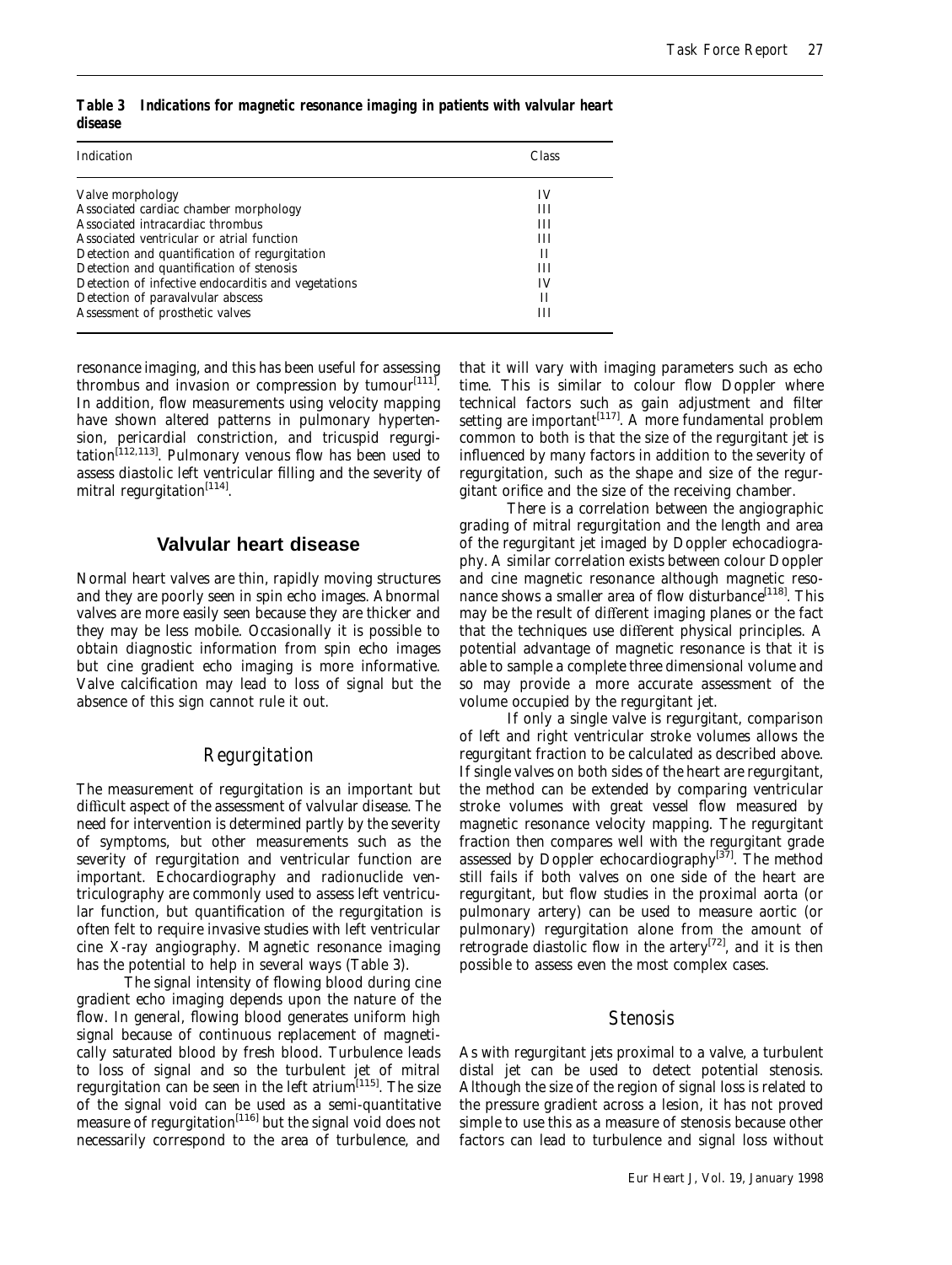| Indication                                        | Class |
|---------------------------------------------------|-------|
| Pericardial effusion                              | ш     |
| Constrictive pericarditis                         | Н     |
| Detection and characterization of cardiac tumours |       |
| Hypertrophic cardiomyopathy                       | Н     |
| Dilated cardiomyopathy                            | Ш     |
| Arrhythmogenic right ventricular dysplasia        | Inv   |
| Restrictive cardiomyopathy                        | Н     |
| Post-cardiac transplantation                      |       |
| Acute rejection                                   | IV    |
| Chronic rejection                                 | Ш     |
| Other complications                               | IV    |

*Table 4 Indications for magnetic resonance imaging in patients with pericardial disease, cardiac tumours, cardiomyopathies, and cardiac transplants*

stenosis. For instance, it is not uncommon to see turbulence distal to a rheumatic valve that is not stenosed because of the disturbed flow across it. The degree to which this signal loss is seen depends to a large extent upon the echo time of the gradient echo sequence used. Short echo times are less susceptible to signal loss. Despite these problems, the technique has been used successfully in the follow-up of patients after balloon mitral valvuloplasty<sup>[119]</sup>. The modified Bernoulli equation makes a number of assumptions which when valid allows the pressure gradient across a stenosis to be calculated from the peak velocity. The method is widely used in Doppler ultrasound and it can be applied in the same way to velocity measurements made by magnetic resonance. A sequence with a short echo time is important in order to avoid loss of signal from areas of turbulence. The technique is accurate both in vitro and in vivo<sup>[120]</sup> and a close agreement between magnetic resonance and Doppler measurements has been demonstrated in patients with mitral and aortic stenosis and with stenoses of conduits and great vessels $^{[35,63]}$ .

An advantage of magnetic resonance over Doppler measurements of peak velocity is that the magnetic resonance technique allows velocities in any direction to be measured without the limitation of acoustic windows and the requirement to align a beam along the direction of a jet. Provided that an appropriate velocity sensitivity is used during the acquisition aliasing does not occur, although if the anticipated velocity is underestimated this can be a problem. The resolution allows unambiguous distinction between the jets of mitral stenosis and aortic regurgitation. A disadvantage of magnetic resonance is that it is not yet real time and so careful alignment of the imaging plane is required in order to obtain an accurate measurement.

#### *Prosthetic valves*

Patients with prosthetic valves are commonly encountered but prostheses are not visualized because the alloy from which they are made contains no mobile hydrogen atoms and so does not give a magnetic resonance signal.

There is distortion of the applied magnetic field by the difference of susceptibility between prosthesis and biological tissue and by eddy currents induced in the valve, and this leads to loss of signal from tissues for a variable distance around the prosthesis. This distance is small for spin echo images and neighbouring structures are seen normally, but the defect in the image is much larger in gradient echo images making it difficult to assess turbulent jets in the region of the valve. Metal valves are not ferromagnetic, however, and at currently available magnetic field strengths there is no effect of the field upon the working of the valve<sup>[121,122]</sup>.

#### **Cardiomyopathies and transplantation**

Cardiomyopathy describes a number of conditions with either primary or secondary myocardial involvement. Magnetic resonance imaging has the potential to identify and differentiate the cardiomyopathies and it is also useful in secondary myocardial hypertrophy (Table 4).

#### *Hypertrophic cardiomyopathy*

Two dimensional and Doppler echocardiography are common methods of diagnosing and assessing function in hypertrophic cardiomyopathy<sup>[123,124]</sup>, but they do not provide complete information in all cases, particularly in cases with localized apical hypertrophy<sup>[125]</sup>. In contrast, spin echo magnetic resonance imaging provides reliable images of the whole myocardium and gives a threedimensional assessment of regional hypertrophy. Cine gradient echo imaging and velocity mapping also provide functional measurements<sup>[126-128]</sup>, including a measure of outflow tract gradient, if present, but magnetic resonance imaging has not been shown to be better than Doppler echocardiography for this parameter. Magnetic tagging demonstrates regional myocardial motion and strain in a unique fashion<sup>[129]</sup>. Thus, magnetic resonance imaging is a second line technique in hypertrophic cardiomyopathy if echocardiography does not provide complete information.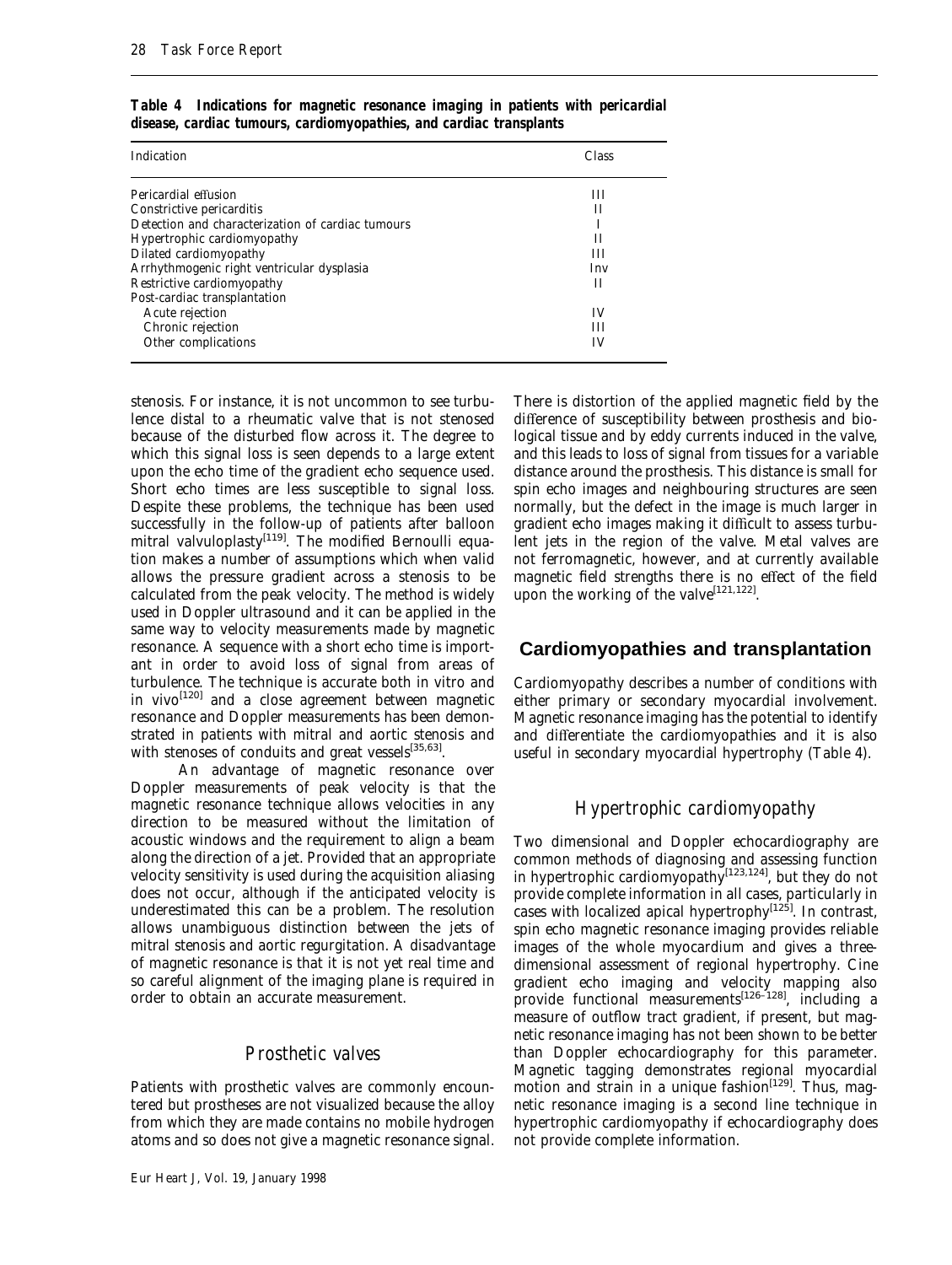## *Secondary hypertrophy*

Measurements of myocardial mass have been validated in animals<sup>[130–132]</sup> and in humans<sup>[133,134]</sup> and magnetic resonance imaging is now the standard against which other techniques are judged. Increased muscle volume (and hence mass) can be observed in athletes and patients with left ventricular hypertrophy, and the regression of hypertrophy following treatment of hypertension can be monitored $[135]$ .

## *Dilated cardiomyopathy*

The anatomical and functional abnormalities of dilated cardiomyopathy are clearly demonstrated and measured by magnetic resonance imaging. The appearance is, however, non-specific and it is not possible to distinguish dilated cardiomyopathy from other causes of left ventricular dysfunction such as ischaemic heart disease. Advantages over echocardiography include better depiction of the right ventricle<sup>[136]</sup> and low variability of functional measurements<sup>[137]</sup>, but echocardiography normally provides adequate clinical information, and the role of magnetic resonance is mainly in quantifying the effects of therapy<sup>[138]</sup>

## *Arrhythmogenic right ventricular dysplasia*

Magnetic resonance imaging is probably the best imaging technique for demonstrating structural and functional abnormalities of the right ventricle. Global and regional abnormalities can be seen in arrhythmogenic right ventricular dysplasia and also in patients with right ventricular tachycardia who do not have abnormalities on other imaging techniques $^{[139,140]}$ . These abnormalities include regional thinning, failure of systolic thickening, ventricular dilation, impaired global systolic and diastolic function, and areas of high signal intensity within the myocardium which indicate fatty infiltration[141,142].

#### *Restrictive cardiomyopathy*

Magnetic resonance imaging can show anatomical and functional abnormalities associated with restrictive car $diomyopathy$ <sup>[143]</sup>, although echocardiography remains the initial diagnostic tool in patients with unexplained symptoms of right and/or left ventricular failure. The main contribution of the technique is the straightforward and accurate differentiation of restrictive cardiomyopathy from constrictive pericarditis by virtue of visualization of the abnormal pericardium in the latter condition in spin echo images<sup>[144]</sup>. Cine gradient echo imaging to assess the functional consequences of both diseases may be helpful in patients with limited

ultrasonic windows. Computed X-ray tomography (conventional, spiral or electron beam) may have similar accuracy in making this distinction.

## *Cardiac transplantation*

Imaging may play a role in solving two common clinical problems in patients after heart transplantation. First, the early detection of acute episodes of rejection and second, the identification of accelerated coronary artery disease commonly considered as chronic rejection.

Acute rejection is characterized on spin echo images as an increase in myocardial mass $[145]$  and areas of high myocardial signal $[146]$ , which indicate myocardial oedema and/or infiltration by mononuclear cells. Changes in relaxation times and regional functional abnormalities may also be observed, but none of these abnormalities is sensitive for detecting early acute rejection. Similarly, magnetic resonance imaging is not helpful in chronic rejection, although it may reveal other complications of transplantation such as pericardial disease or intracavitary masses<sup>[145]</sup>.

## **Cardiac tumours**

Echocardiography, especially using the transoesophageal approach, is well suited to detecting and localizing tumours and it may provide complete information on origin, extent, and resectability. Magnetic resonance imaging is, however, valuable as a secondary technique to confirm or exclude the diagnosis when echocardiography gives incomplete information<sup>[147]</sup> (Table 4). Important information provided includes the relationship and involvement of surrounding structures such as adjacent vessels and mediastinal structures<sup>[148]</sup>. Pericardial involvement is shown more clearly by magnetic resonance imaging than by echocardiography $[149]$ , and it may be particularly helpful in planning surgery<sup>[147]</sup>.

Some features of the images allow limited tissue characterization but a definitive distinction between malignant or benign masses can only rarely be made. High signal intensity on T1 images may represent fatty tumours such as lipoma or liposarcoma, recent haemorrhage, cystic lesions with high protein content, or melanoma. Low signal intensity may represent a cyst with low protein content, signal loss in a vascular malformation, calcium, or  $air^{[150]}$ . On T2 images, cysts have high signal intensity irrespective of protein content. Solid tumours increase in signal with following injection of contrast, but cysts are unchanged.

## **Pericardial disease**

Both magnetic resonance imaging and computed X-ray tomography are well suited to imaging the pericardium,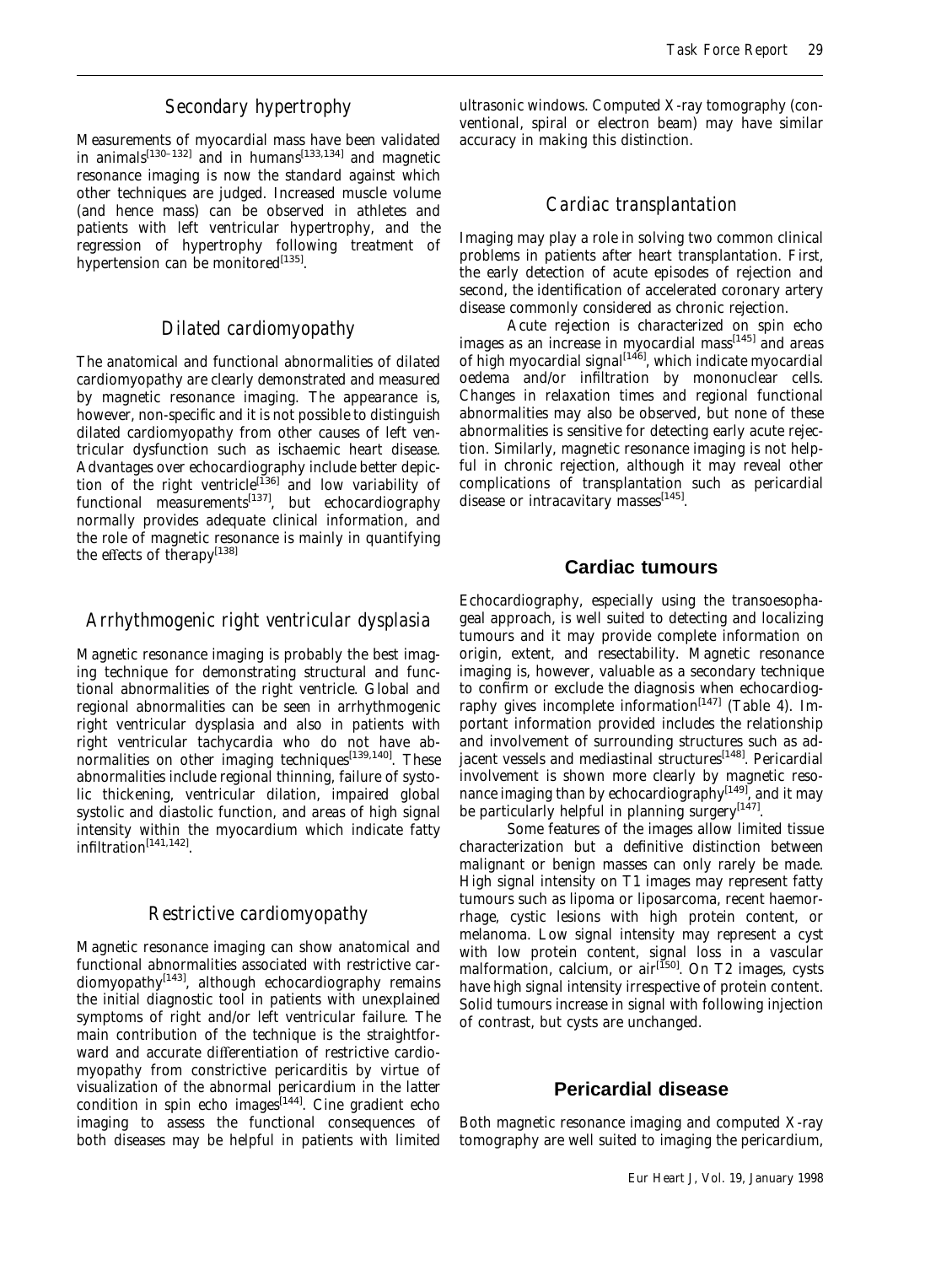| Indication                                                   | Class |
|--------------------------------------------------------------|-------|
| Assessment of myocardial function                            | Ш     |
| Detection of coronary artery disease                         |       |
| Analysis of regional left ventricular function during stress | Ш     |
| Assessment of myocardial perfusion                           | Inv   |
| Coronary angiography                                         | Inv   |
| Bypass graft angiography                                     | Ш     |
| Assessment of coronary flow                                  | Inv   |
| Detection and quantification of acute myocardial infarcts    | IV    |
| Sequelae of myocardial infarction                            |       |
| Myocardial viability                                         | Н     |
| Ventricular septal defect                                    | ш     |
| Mitral regurgitation                                         | ш     |
| Intraventricular thrombus                                    | Н     |

*Table 5 Indications for magnetic resonance imaging in patients with coronary artery disease*

but magnetic resonance is also able to quantify associated functional abnormalities<sup>[112]</sup> (Table 4). Both techniques have a much larger field of view than echocardiography, but echocardiography remains the usual initial technique because of its simplicity and availability.

#### *Pericardial effusion*

Gradient echo images normally show pericardial fluid with high signal because of motion related enhancement caused by cardiac pulsation. T1 spin echo images show pericardial fluid with variable signal depending upon the content and the motion of the fluid $[151]$ . Transudates normally have relatively low signal intensity, whereas exudates and subacute and chronic haemorrhagic effusions have high signal. Imaging is particularly helpful in patients with loculated or complex configurations of effusions which may be difficult to localize by echocardiography. As in other conditions, magnetic resonance imaging can be helpful whenever there is doubt following echocardiography.

#### *Constrictive pericarditis*

The characteristic appearance of constrictive pericardial disease is pericardial thickening, an elongated and narrow right ventricle, a sigmoid shaped septum with abnormal motion, enlargement of the right atrium and inferior caval vein, and stagnant blood in the atria. Pericardial thickening is the hallmark of constriction, although rare cases without thickening have been described<sup>[144]</sup>. All of these changes are readily seen using spin echo imaging $[144, 152]$  and the positive predictive accuracy of the technique in one study was 100%<sup>[144]</sup>. Calcification is more easily identified by computed X-ray tomography, although large deposits of calcium can be seen by magnetic resonance as areas of low signal.

Calcification is less commonly a diagnostic feature in recent years $^{[153]}$  and so this is not a major disadvantage. Magnetic resonance imaging and computed X-ray tomography are better than echocardiography in measuring pericardial thickness, but magnetic resonance has the advantage of permitting assessment of haemodynamic impairment. Velocity mapping may be helpful in assessing haemodynamics since there is attenuation of the diastolic peak of flow in the caval veins with any cause of impaired right ventricular filling[154]. Because computed X-ray tomography does not require ECG triggering and because imaging time is shorter, it may be preferred in sick patients or in those with arrhythmias.

#### *Congenital pericardial anomalies*

Pericardial cysts can be distinguished from other tumours by their characteristic low signal in T1 weighted images and high signal in T2 images. However, differentiation from a necrotic or cystic mediastinal tumour can be difficult.

Absence of the pericardium is associated with a leftward shift of the long axis of the left ventricle. Partial absence may lead to a localized protrusion, although the defect itself may be difficult to see<sup>[155]</sup>.

#### **Coronary artery disease**

Magnetic resonance imaging can contribute to the assessment of patients with coronary artery disease in a number of ways, although coronary and myocardial perfusion imaging have not reached the stage where they can be useful in routine practice. The most useful area is in the assessment of myocardial thickness and thickening, particularly for assessing myocardial viability and hibernation (Table 5).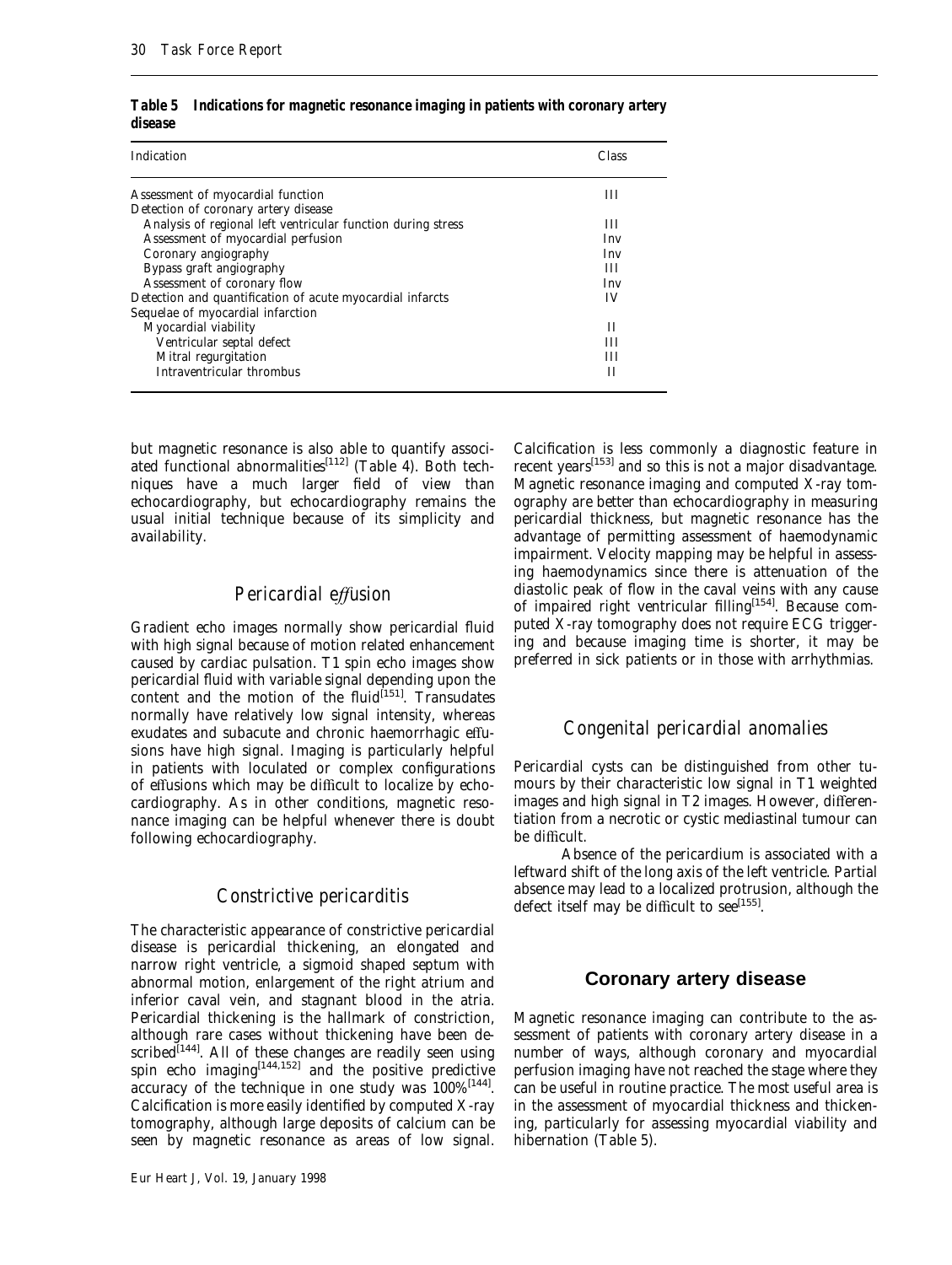## *Ventricular function*

Magnetic resonance imaging appears to be the most accurate technique for assessing left ventricular mass<sup>[130,131,156,157]</sup>. Although spin echo images depict the endocardial boundary more clearly, cine gradient echo imaging is faster and equally accurate in practice<sup>[158]</sup>. Because the technique makes few assumptions about ventricular geometry it is particulary useful in irregular ventricles such as after infarction<sup> $[134]$ </sup>. Left and right ventricular volumes<sup>[159–161]</sup>, left ventricular ejection fraction<sup>[162,163]</sup>, and regional left<sup>[164-167]</sup> and right ventricular function<sup>[168,169]</sup> can all be assessed. Reproducibility is excellent<sup>[133,137,138,170,171]</sup>. Thus, magnetic resonance imaging should be considered whenever accurate measurements are required, such as in monitoring therapy. In clinical practice, regional and global function is often estimated visually and without quantification from the computer screen.

Myocardial tagging is a technique unique to magnetic resonance imaging  $[172, 173]$  and it can be used to measure regional strain, motion and thickening with sufficient spatial resolution to distinguish endocardial and epicardial function<sup>[174–176]</sup>. It has proved a valuable research tool but it is not commonly used in routine practice.

## *Detection of coronary artery disease*

#### *Stress imaging of left ventricular function*

Several approaches to detecting flow limiting coronary stenoses have been described. Cine gradient echo imaging can be used to assess regional ventricular function at rest and during a number of interventions. Dynamic exercise is difficult within the confines of a magnet and it leads to unacceptable motion artefact. As with echocardiography, dobutamine appears to be more appropriate than dipyridamole for pharmacological stress because it more consistently provokes ischaemia rather than perfusion inhomogeneity $[177,178]$ . The diagnostic accuracy of this approach is between 75% and 90% depending on the number of diseased vessels<sup>[178–182]</sup>, and this can be improved by quantification especially in patients with single vessel disease<sup>[183]</sup>. To date, there are no comparisons of stress magnetic resonance imaging and stress echocardiography but the techniques are similar in principle, if different in the quality of myocardial images obtained.

#### *Myocardial perfusion imaging*

Magnetic resonance is able to assess myocardial perfusion at rest and during pharmacological stress in a research setting<sup>[184]</sup>. Rapid imaging with acquisition once each cardiac cycle allows the myocardial transit of a bolus of contrast to be observed and parameters related to myocardial perfusion to be derived<sup>[185-187]</sup>. The typical pattern in a territory served by a diseased

artery is delayed and attenuated appearance of contrast<sup>[185,188]</sup>. Comparisons with myocardial perfusion scintigraphy are, however, limited and it is not clear how robust the technique will prove in clinical practice. One important limitation that is being addressed is the limited coverage of the ventricle that can be obtained in a single study, but multi-slice perfusion studies may be possible.

#### *Coronary angiography*

Probably the most important approach to detecting coronary disease is magnetic resonance coronary arteriography, since a successful non-invasive technique would transform assessment of the patient with known or suspected coronary disease. Magnetic resonance angiography is already used routinely in many centres for the carotid and intracerebral arteries, for aortography and for the ileo-femoral system. Imaging of the coronary arteries is, however, much more demanding because of their size, complex three dimensional anatomy, and rapid motion.

Rapid gradient echo imaging within a single breath-hold was the first technique to provide promise<sup>[189]</sup>, and sensitivities for proximal stenoses range from  $63\%$ <sup>[190]</sup> to  $90\%$ <sup>[191]</sup>, with best results for the left main coronary artery<sup>[192]</sup>. Spatial resolution, signal loss from turbulence and other artefact, and the inability to evaluate the distal coronary tree currently limit clinical application to the assessment of anomalous coronary arteries and other special circumstances, but several developments may overcome these limitations. These include more powerful gradients for rapid imaging, better surface coils, and real time tracking of diaphragmatic motion in order to avoid the need for breath holding $[193-195]$ . Similar principles can be used to image coronary bypass grafts. Using both spin echo $^{[196,197]}$  and gradient echo imaging<sup>[198,199]</sup> accuracies of around  $90\%$ for predicting graft patency have been reported. However, anastomotic stenoses or progression of native vessel disease are not easy to demonstrate reliably. Measurement of graft flow is possible and this obviously provides more important information than patency alone[200–202].

Further development of all of these techniques and comparative evaluation alongside computed X-ray tomography of the coronary arteries can be expected in the coming years.

#### *Coronary flow*

A further approach to detecting and characterising coronary stenosis is the measurement of coronary velocity and flow<sup>[203-206]</sup>. Using rapid gradient echo velocity mapping coronary flow velocities can be measured at rest and after maximal coronary dilation with adenosine, and good agreement has been demonstrated with invasive measurements in animals<sup>[207]</sup> and in humans $^{[208]}$ . In theory, it should be possible to measure coronary flow reserve and preliminary results are encouraging.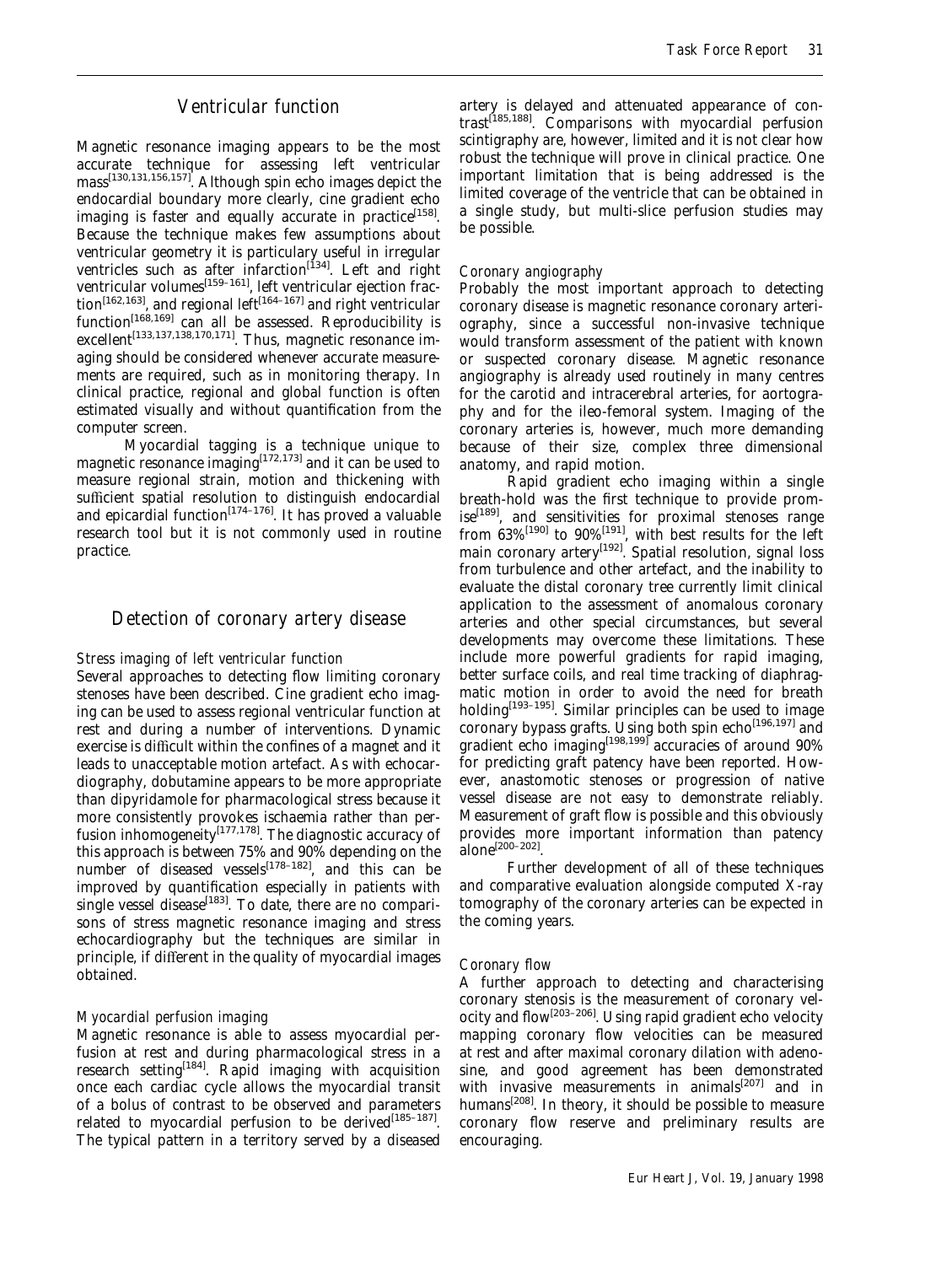## *Acute myocardial ischaemia and infarction*

Areas of acute ischaemia and infarction develop high signal intensity on T2 weighted spin echo images<sup>[209-212]</sup>, and regional myocardial thinning is the most specific feature of acute necrosis<sup>[213-215]</sup>. Paramagnetic contrast agents may help in the detection and sizing of infarction<sup>[216–218]</sup>. However, the difficulties of imaging acutely ill patients means that these techniques have no role in assessment of acute infarction.

Magnetic resonance imaging may be helpful in detecting the short and long-term sequelae of acute infarction. For instance, regional thinning is indicative of infarction and in the long term severe thinning indicates transmural scar $^{[219]}$ . Assessment of myocardial thickness and thickening are therefore finding a role in the assessment of myocardial viability and hibernation. There is a correlation between these parameters and uptake of 18F-fluorodeoxyglucose assessed by positron emission tomography<sup>[220,221]</sup>. In addition, in akinetic regions, improvement in response to low dose dobutamine infusion also indicates viability and likely hibernation<sup>[221]</sup>.

Complications of acute infarction such as aneurysm<sup>[25]</sup>, ventricular septal defect<sup>[22]</sup>, and mitral regurgitation are readily demonstrated. Because echocardiography can give misleading results when looking for ventricular thrombus after infarction<sup>[222]</sup>, magnetic resonance imaging may be warranted when investigating embolic complications<sup>[150,223]</sup>. It also has advantages over other techniques in identifying pseudoaneurysms of the left ventricle<sup>[224]</sup>.

## **Magnetic resonance spectroscopy**

The signal source for magnetic resonance imaging is exclusively the <sup>1</sup>H nucleus, more specifically the abundant <sup>1</sup>H nuclei in water (H<sub>2</sub>O) and fat (CH<sub>2</sub> and CH<sub>3</sub> groups). Magnetic resonance spectroscopy also involves other nuclei with a net nuclear spin such as 32P. An important problem for spectroscopy is its low sensitivity, since all nuclei other than <sup>1</sup>H have a substantially lower magnetic resonance sensitivity and are present in concentrations orders of magnitude lower than <sup>1</sup>H in water

and fat.  $31P$  spectroscopy allows high energy phosphate metabolism to be investigated and it therefore provides a non-invasive estimate of the energetic state of the heart. Six resonances can be identified in the myocardium: the three <sup>31</sup>P atoms of ATP  $(a, \beta, \gamma)$  phosphocreatine (PCr), inorganic phosphate (Pi) and monophosphate esters (MPE). Each of these resonates at a different frequency by virtue of their chemical environments and so each appears with a different 'chemical shift', expressed in parts per million relative to the main magnetic field. The area under each resonance is proportional to the amount of signal and hence to the amount of the nucleus. Absolute concentrations can be evaluated by acquiring spectra with a known external standard. In addition, intracellular pH can be measured from the chemical shift difference between PCr and Pi.

Clinical magnetic resonance spectroscopy faces a number of problems, such as long examination time, cardiac and respiratory motion, localization of signal, low sensitivity and hence a large voxel size (currently approximately 30 cc), and the difficulties of measuring absolute concentrations of metabolities. Higher fields strengths<sup>[225]</sup>, improvements in hardware and software and the nuclear Overhauser effect may allow some of these obstacles to be overcome. If so, we can anticipate true three-dimensional metabolic imaging with voxel sizes of less than 5 cc.

Almost without exception, human cardiac spectroscopy has been confined to the 31P nucleus. Although it has contributed to our understanding of cardiac patho-physiology it remains a research technique without a validated clinical role. At present, cardiac<sup>31</sup>P spectroscopy has been applied in three main areas $^{[226]}$ .

## *Coronary artery disease*

In patients with left anterior descending stenosis and a reversible thallium perfusion defect, the anterior myocardial PCr/ATP ratio is normal at rest<sup>[227]</sup>, but it decreases during isometric exercise and returns towards normal after exercise<sup>[228]</sup>. In areas with fixed thallium defects PCr/ATP is reduced at rest and it does not decrease with exercise<sup>[229]</sup>. Measurement of absolute concentrations of PCr and ATP has recently been reported<sup>[230]</sup>. ATP at rest is reduced in patients with fixed thallium defects but unchanged in those with reversible defects. This suggests that these measurements may be useful for the assessment of myocardial metabolism and viability after myocardial infarction.

## *Heart failure*

The PCr/ATP ratio is reduced in patients with advanced heart failure of ischaemic<sup>[231]</sup> and non-ischaemic origin[227], but it may be unchanged in the early stages<sup>[227,232]</sup>. The reduction correlates with the clinical severity of heart failure, and it improves with medical treatment<sup>[227]</sup>. Thus, <sup>31</sup>P-magnetic resonance may provide an objective index of the severity of heart failure and it may allow treatment and progression of disease to be monitored. The ratio may also be related to  $prognosis^{[233]}.$ 

#### *Valve disease*

In patients with aortic and mitral valve disease the PCr/ATP ratio is unchanged in mild stenosis and incompetence, but it is reduced with the onset of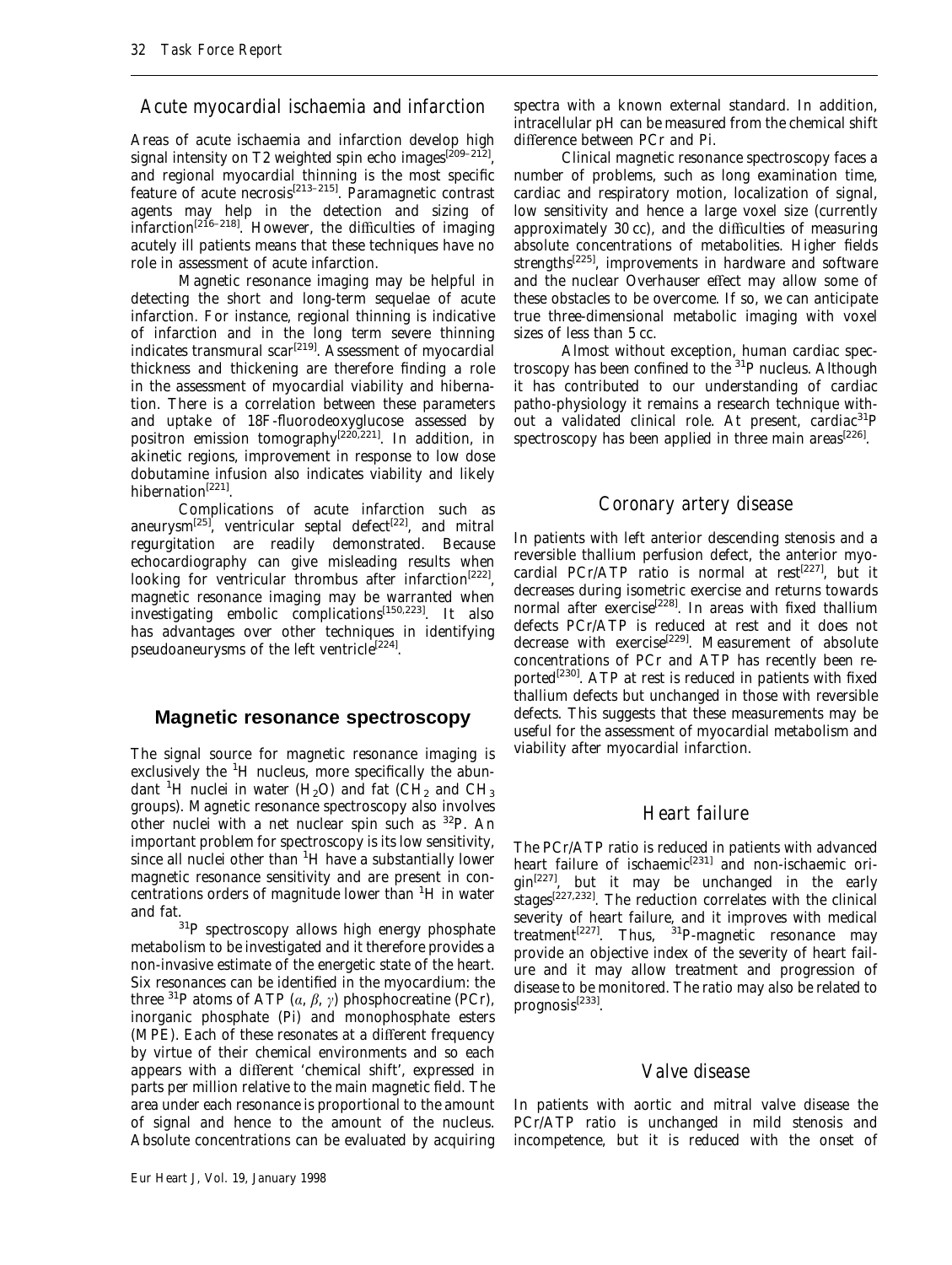heart failure<sup>[233]</sup>. Further studies are required to assess whether this might be helpful in timing valve replacement.

#### **References**

- [1] Guidelines for clinical use of cardiac radionuclide imaging. Report of the American College of Cardiology/American Heart Association Task Force of diagnostic and Therapeutic Cardiovascular Procedures (Committee on Radionuclide Imaging), developed in collaboration with the American Society of Nuclear Cardiology. J Am Coll Cardiol 1995; 25: 521–47.
- [2] Hirsch R, Kilner PJ, Connelly MS, Redington AN, St John Sutton MG Somerville J. Diagnosis in adolescents and adults with congenital heart disease. Prospective assessment of individual and combined roles of magnetic resonance imaging and transesophageal echocardiography. Circulation 1994; 90: 2937–51.
- [3] Hoppe U, Dederichs B, Deutsch HJ, Theissen P, Schicha H, Sechtem U. Congenital heart disease in adults and adolescents: comparative value of transthoracic and transesophageal echocardiography and MR imaging. Radiology 1996; 199: 669–77.
- [4] Geva T, Vick GW, Wendt RE, Rokey R. Role of spin echo and cine magnetic resonance imaging in presurgical planning of heterotaxy syndrome. Comparison with echocardiography and catheterization. Circulation 1994; 90: 348–56.
- [5] Kersting-Sommerhoff BA, Diethelm L, Stanger P *et al*. Evaluation of complex congenital ventricular anomalies with magnetic resonance imaging. Am Heart J 1990; 120: 133–42.
- [6] Hundley WG, Li HF, Lange RA. *et al*. Assessment of left-to-right intracardiac shunting by velocity-encoded, phase-difference magnetic resonance imaging. A comparison with oximetric and indicator dilution techniques. Circulation 1995; 91: 2955–60.
- [7] Sieverding L, Klose U, Apitz J. Morphological diagnosis of congenital and acquired heart disease by magnetic resonance imaging. Pediatr Radiol 1990; 20: 311–9.
- [8] Masui T, Seelos KC, Kersting-Sommerhoff BA, Higgins CB. Abnormalities of the pulmonary veins: evaluation with MR imaging and comparison with cardiac angiography and echocardiography. Radiology 1991; 181: 645–9.
- [9] Hsu YH, Chien CT, Hwang M, Chiu IS. Magnetic resonance imaging of total anomalous pulmonary venous drainage. Am Heart J 1991; 121: 1560–5.
- [10] Chung KJ, Simpson IA, Glass RF, Sahn DJ, Hesselink JR. Cine magnetic resonance imaging after surgical repair in patients with transposition of the great arteries. Circulation 1988; 77: 104–9.
- [11] Kaemmerer H, Theissen P, Kaulitz R *et al*. Magnetresonanztomographische Beurteilung von Anatomie und Ventrikelfunktion nach Mustard-Korrektur bei Transposition der grossen Arterien. Z Kardiol 1992; 81: 217–25.
- [12] Kersting-Sommerhoff B, Diethelm L, Teitel DF. *et al*. Magnetic resonance imaging of congenital heart disease: sensitivity and specificity using receiver operating characteristic curve analysis. Am Heart J 1989; 118: 155–61.
- [13] Rumancik WM, Hernanz-Schulman M, Rutkowski MM *et al*. Magnetic resonance imaging of cor triatriatum. Pediatr Cardiol 1988; 9: 149–51.
- [14] Jacobstein MD, Fletcher BD, Goldstein S, Riemenschneider TA. Evaluation of atrioventricular septal defect by magnetic resonance imaging. Am J Cardiol 1985; 55: 1158–61.
- [15] Didier D, Higgins CB, Fisher MR, Osaki L, Silverman NH, Cheitlin MD. Congenital heart disease: gated MR imaging in 72 patients. Radiology 1986; 158: 227–35.
- [16] Parsons JM, Baker EJ, Anderson RH *et al*. Morphological evaluation of atrioventricular septal defects by magnetic resonance imaging. Br Heart J 1990; 64: 138–45.
- [17] Kastler B, Livolsi A, Zhu H, Roy E, Zollner G, Dietemann JL. Potential role of MR imaging in the diagnostic management of Ebstein anomaly in a newborn. J Comput Assist Tomogr 1990; 14: 825–7.
- [18] Link KM, Herrera MA, D'Souza VJ, Formanek AG. MR imaging of Ebstein anomaly: results in four cases. Am J Roentgenol 1988; 150: 363–7.
- [19] Didier D, Higgins CB. Identification and localization of ventricular septal defect by gated magnetic resonance imaging. Am J Cardiol 1986; 57: 1363–8.
- [20] Lowell DG, Turner DA, Smith SM *et al*. The detection of atrial and ventricular septal defects with electrocardiographically synchronized magnetic resonance imaging. Circulation 1986; 73: 89–94.
- [21] Mirowitz SA, Gutierrez FR, Canter CE, Vannier MW. Tetralogy of Fallot MR findings. Radiology 1989; 171: 207–12.
- [22] Sechtem U, Pflugfelder P, Cassidy MC, Holt W, Wolfe C, Higgins CB. Ventricular septal defect: visulization of shunt flow and determination of shunt size by cine MR imaging. Am J Roentgenol 1987; 149: 689–92.
- [23] Mayo JR, Roberson D, Sommerhoff B, Higgins CB. MR imaging of double outlet right ventricle. J Comput Assist Tomogr 1990; 14: 336–9.
- [24] Kersting-Sommerhoff B, Seelos KC, Hardy C, Kondo C, Higgins SS, Higgins CB. Evaluation of surgical procedures for cyanotic congenital heart disease by using MR imaging. Am J Roentgenol 1990; 155: 259–66.
- [25] Ahmad M, Johnson RJ, Fawcett HD, Schreiber, MH. Left ventricular aneurysm in short axis: a comparison of magnetic resonance, ultrasound and thallium-201 SPECT images. Magn Reson Imaging 1987; 5: 293–300.
- [26] Speechly-Dick ME, Oliver RM, Slapak GI. Congenital left ventricular diverticula: a rare cause of sudden cardiac death. Postgr Med J 1992; 68: 378–80.
- [27] Pattynama PM, De Roos A, Van der Wall EE, Van Voorthuisen AE. Evaluation of cardiac function with magnetic resonance imaging. Am Heart J 1994; 128: 595–607.
- [28] Theissen P, Kaemmerer H, Sechtem U *et al*. Magnetic resonance imaging of cardiac function and morphology in patients with transposition of the great arteries following Mustard procedure. Thorac Cardiovasc Surg 1991; 3:  $221 - 4$ .
- [29] Fellows KE, Weinberg PM, Baffa JM, Hoffman EA. Evaluation of congenital heart disease with MR imaging: current and coming attractions. Am J Roentgenol 1992; 159: 925–31.
- [30] Helbing WA, Rebergen SA, Maliepaard C, Hansen B, Ottenkamp J, Reiber JH. Quantification of right ventricular function with magnetic resonance imaging in children with normal hearts and with congenital heart disease. Am Heart J 1995; 130: 828–37.
- [31] Helbing WA, Bosch HG, Maliepaard C *et al*. Comparison of echocardiographic methods with magnetic resonance imaging for assessment of right ventricular function in children. Am J Cardiol 1995; 76: 589–94.
- [32] Niezen RA, Helbing WA, van der Wall EE, van der Geest RJ, Rebergen SA, de Roos A. Biventricular systolic function and mass studied with MR imaging in children with pulmonary regurgitation after repair for tetralogy of Fallot. Radiology 1996; 201: 135–40.
- [33] Helbing WA, Niezen RA, Le Cessie S, van der Geest RJ, Ottenkamp J, de Roos A. Right ventricular diastolic function in children with pulmonary regurgitation after repair of tetralogy of Fallot: volumetric evaluation by magnetic resonance velocity mapping. J Am Coll Cardiol 1996; 28: 1827– 35.
- [34] de Roos A, Reichek N, Axel L, Kressel HY. Cine MR imaging in aortic stenosis. J Comput Assist Tomogr 1989; 13: 421–5.
- [35] Kilner PJ, Firmin DN, Rees RS. *et al*. Valve and great vessel stenosis: assessment with MR jet velocity mapping. Radiology 1991; 178: 229–35.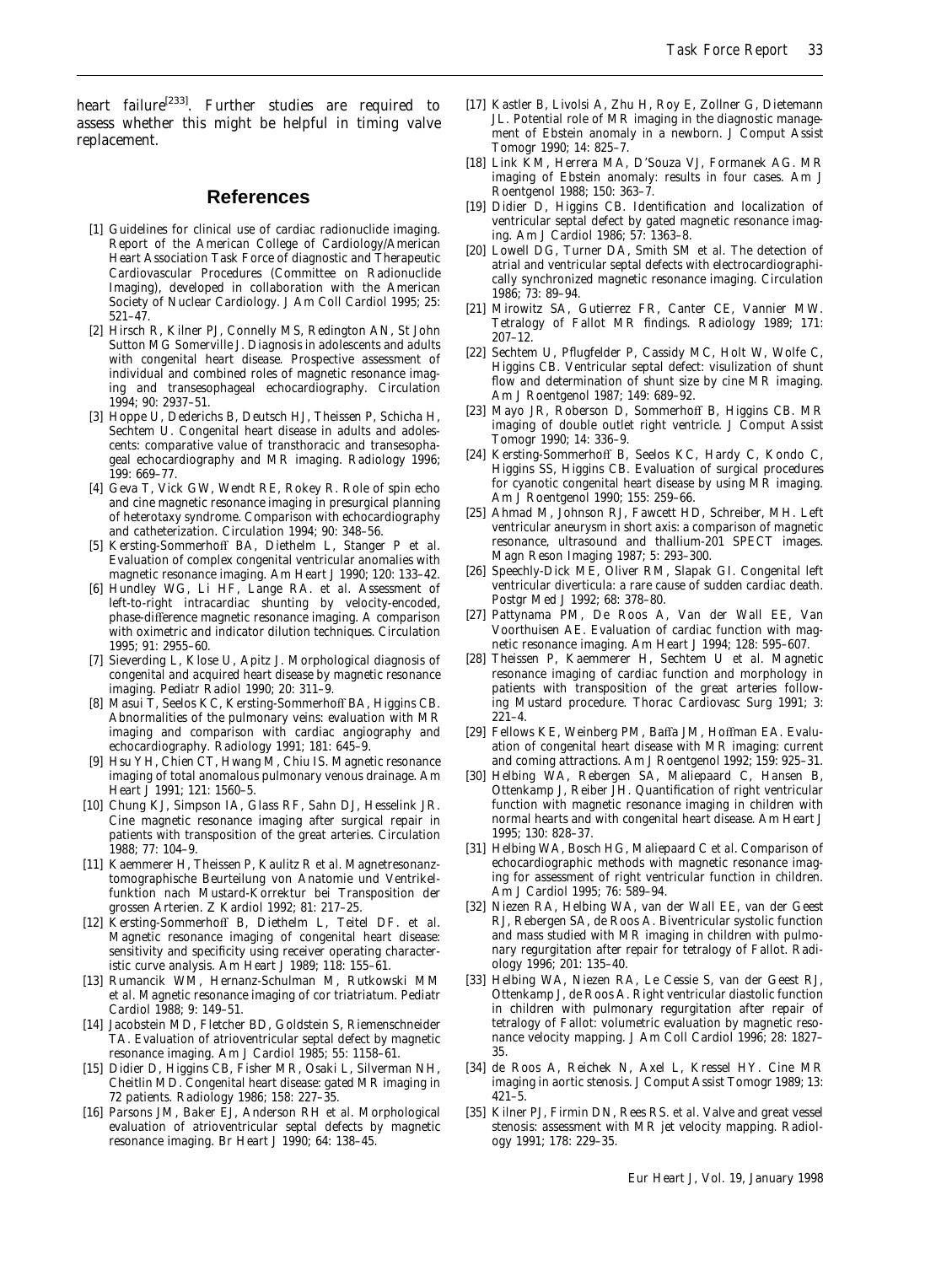- [36] Boxer RA, Fishman MC, LaCorte MA, Singh S, Parnell VJ. Diagnosis and postoperative evaluation of supravalvular aortic stenosis by magnetic resonance imaging. Am J Cardiol 1986; 58: 367–8.
- [37] Rebergen SA, Chin JG, Ottenkamp J, van der Wall EE, de Roos A. Pulmonary regurgitation in the late postoperative follow-up of tetralogy of Fallot. Volumetric quantitation by nuclear magnetic resonance velocity mapping. Circulation 1993; 92: 1123–32.
- [38] Fletcher BD, Jacobstein MD, MRI of congenital abnormalities of the great arteries. Am J Roentgenol 1986; 146: 941–8.
- [39] Parsons JM, Baker EJ, Hayes A *et al*. Magnetic resonance imaging of the great arteries in infants. Int J Cardiol 1990; 28: 73–85.
- [40] al Ali F, Higgins CB, Gooding CA. MRI of tracheal and esophageal compression following surgery for congenital heart disease. J Comput Assist Tomogr 1994; 18: 39-42.
- [41] Kersting-Sommerhoff BA, Sechtem UP, Fisher MR, Higgins CB. MR imaging of congenital anomalies of the aortic arch. Am J Roentgenol 1987; 149: 9–13.
- [42] Jaffe RB. Magnetic resonance imaging of vascular rings.. Semin Ultrasound CT MR 1990; 11: 206–20.
- [43] Mohiaddin RH, Kilner PJ, Rees S, Longmore DB. Magnetic resonance volume flow and jet velocity mapping in aortic coarctation. J Am Coll Cardiol 1993; 22: 1515–21.
- [44] Steffens JC, Bourne MW, Sakuma H, O'Sullivan M, Higgins CB. Quantification of collateral blood flow in coarctation of the aorta by velocity encoded cine magnetic resonance imaging. Circulation 1994; 90: 937–43.
- [45] Boxer RA, LaCorte MA, Singh S *et al*. Nuclear magnetic resonance imaging in evaluation and follow-up of children treated for coarctation of the aorta. J Am Coll Cardiol 1986; 7: 1095–8.
- [46] Rees S, Sommerville J, Ward C *et al*. Coarctation of the aorta: MR imaging in late postoperative assessment. Radiology 1989; 173: 499–502.
- [47] Simpson IA, Chung KJ, Glass RF, Sahn DJ, Sherman FS, Hesselink J. Cine magnetic resonance imaging for evaluation of anatomy and flow relations in infants and children with coarctation of the aorta. Circulation 1988; 78: 142–8.
- [48] Bijl M, Bronzwaer JG, van Rossum AC, Verheught FW. Angina pectoris due to left main coronary artery compression in Eisenmenger ductus arteriosus. Am Heart J 1993; 125: 1767–71.
- [49] Sommer T, Fehske W, Holzknecht N *et al*. Aortic dissection: A comparative study of diagnosis with spiral CT, multiplanar transesophageal echocardiography, and MR imaging. Radiology 1996; 199: 347–52.
- [50] Niwa K, Tashima K, Kawasoe Y. *et al*. Magnetic resonance imaging of myocardial infarction in Kawasaki disease. Am Heart J 1990; 119: 1293–302.
- [51] Post JC, van Rossum AC, Bronzwaer JG *et al*. Magnetic resonance angiography of anomalous coronary arteries. A new gold standard for delineating the proximal course? Circulation 1995; 92: 3163–71.
- [52] McConnell MV, Ganz P, Selwyn AP, Li W, Edelman RR, Manning WJ. Identification of anomalous coronary arteries and their anatomic course by magnetic resonance coronary angiography. Circulation 1995; 92: 3158–62.
- [53] Kersting-Sommerhof BA, Sechtem UP, Higgins CB. Evaluation of pulmonary blood supply by nuclear magnetic resonance imaging in patients with pulmonary atresia. J Am Coll Cardiol 1988; 11: 166–71.
- [54] Vick GW, Rokey R, Huhta JC, Mulvagh SL, Johnston DL. Nuclear magnetic resonance imaging of the pulmonary arteries, subpulmonary region, and aorticopulmonary shunts: a comparative study with two-dimensional echocardiography and angiography. Am Heart J 1990; 119: 1103–10.
- [55] Julsrud PR, Ehmann RL, Hagler DJ, Ilstrup DM. Extracardiac vasculature in candidate for Fontan surgery: MR imaging. Radiology 1989; 173: 503–6.
- [56] Lynch DA, Higgins CB. MR imaging of unilateral pulmonary artery anomalies. J Comput Assist Tomogr 1990; 14: 187–91.
- [57] Gomes AS, Lois JF, Williams RG. Pulmonary arteries: MR imaging in patients with congenital obstruction of the right ventricular outflow tract. Radiology 1990; 174: 51–7.
- [58] Jacobstein MD, Fletcher BD, Nelson AD, Clampitt M, Alfidi RJ, Riemenschneider TA. Magnetic resonance imaging: evaluation of palliative systemic-pulmonary artery shunts. Circulation 1984; 70: 650–6.
- [59] Canter CE, Gutierrez FR, Mirowitz SA, Martin TC, Hartmann AFJ. Evaluation of pulmonary arterial morphology in cyanotic congenital heart disease by magnetic resonance imaging. Am Heart J 1989; 118: 347–54.
- [60] Canter CE, Gutierrez FR, Molina HP, Hartmann, AF, Spray TL. Noninvasive diagnosis of right-sided extracardiac conduit construction by combined magnetic resonance imaging and continuous-wave Doppler echocardiography. J Thorac Cardiovasc Surg 1991; 101: 724–31.
- [61] Rebergen SA, Ottenkamp J, Doornbos J, van der Wall EE, Chin JG, de Roos A. Postoperative pulmonary flow dynamics after Fontan surgery: assessment with nuclear magnetic resonance velocity mapping. J Am Coll Cardiol 1993; 21: 123–31.
- [62] Sampson C, Martinez J, Rees S, Somerville J, Underwood R, Longmore D. Evaluation of Fontan's operation by magnetic resonance imaging. Am J Cardiol 1990; 65: 819–21.
- [63] Martinez JE, Mohiaddin RH, Kilner PJ *et al*. Obstruction in extracardiac ventriculopulmonary conduits: value of nuclear magnetic resonance imaging with velocity mapping and Doppler echocardiography. J Am Coll Cardiol 1992; 20: 338–44.
- [64] Dinsmore RE, Liberthson RR, Wismer GL, Miller SW, Liu P, Thompson R. Magnetic resonance imaging of thoracic aortic aneurysms: comparison with other imaging methods. Am J Roentgenol 1986; 146: 309–14.
- [65] Schneider R, Schoerner W, Paeprer H, Langer M, Felix R. MR imaging of aortic aneurysms-first results. Fortschr Roentgenstr 1986; 144: 17–24.
- [66] Moore EH, Webb WR, Verrier ED *et al*. MRI of chronic posttraumatic false aneurysms of the thoracic aorta. Am J Roentgenol 1984; 143; 1195–6.
- [67] McCuskey WH, Loehr SP, Smidebush GC, Link KM. Detection of mycotic pseudoaneurysm of the ascending aorta using MRI. Magn Reson Imaging 1993; 11; 1223–6.
- [68] Akins EW, Slone RM, Wiechmann BN, Browning M, Martin TD, Mayfield WR. Perivalvular pseudoaneurysm complicating bacterial endocarditis: MR detection in five cases. Am J Roentgenol 1991; 156: 1155–8.
- [69] White EM, Edelman RR, Wedeen VJ, Brady TJ. Intravascular signal in MR imaging: use of phase display for differentiation of blood-flow signal from intraluminal disease. Radiology 1986; 161: 245–9.
- [70] Von Schulthess GK, Augustiny N. Calculation of T2 values versus phase imaging for the distinction between flow and thrombus in MR imaging. Radiology 1987; 164: 549–54.
- [71] Castrucci M, Mellone R, Vanzulli A *et al*. Mural thrombi in abdominal aortic aneurysms: MR characterization — useful before endovascular treatment?. Radiology 1995; 197: 135–9.
- [72] Dulce MC, Mostbeck GH, O'Sullivan M, Cheitlin M, Caputo GR, Higgins CB. Severity of aortic regurgitation: interstudy reproducibility of measurements with velocityencoded cine MR imaging. Radiology 1992; 185: 235–40.
- [73] Sondergaard L, Lindvig K, Hildebrandt P *et al*. Quantification of aortic regurgitation by magnetic resonance velocity mapping. Am Heart J 1993; 125: 1081–90.
- [74] White RD, Obuchowski NA, VanDyke CW *et al*. Thoracic aortic disease: evaluation using a single MRA volume series. J Comput Assist Tomogr 1994; 18: 843–54.
- [75] Detrano R, Moodie DS, Gill CC, Markovich D, Simpfendorfer C. Intravenous digital subtraction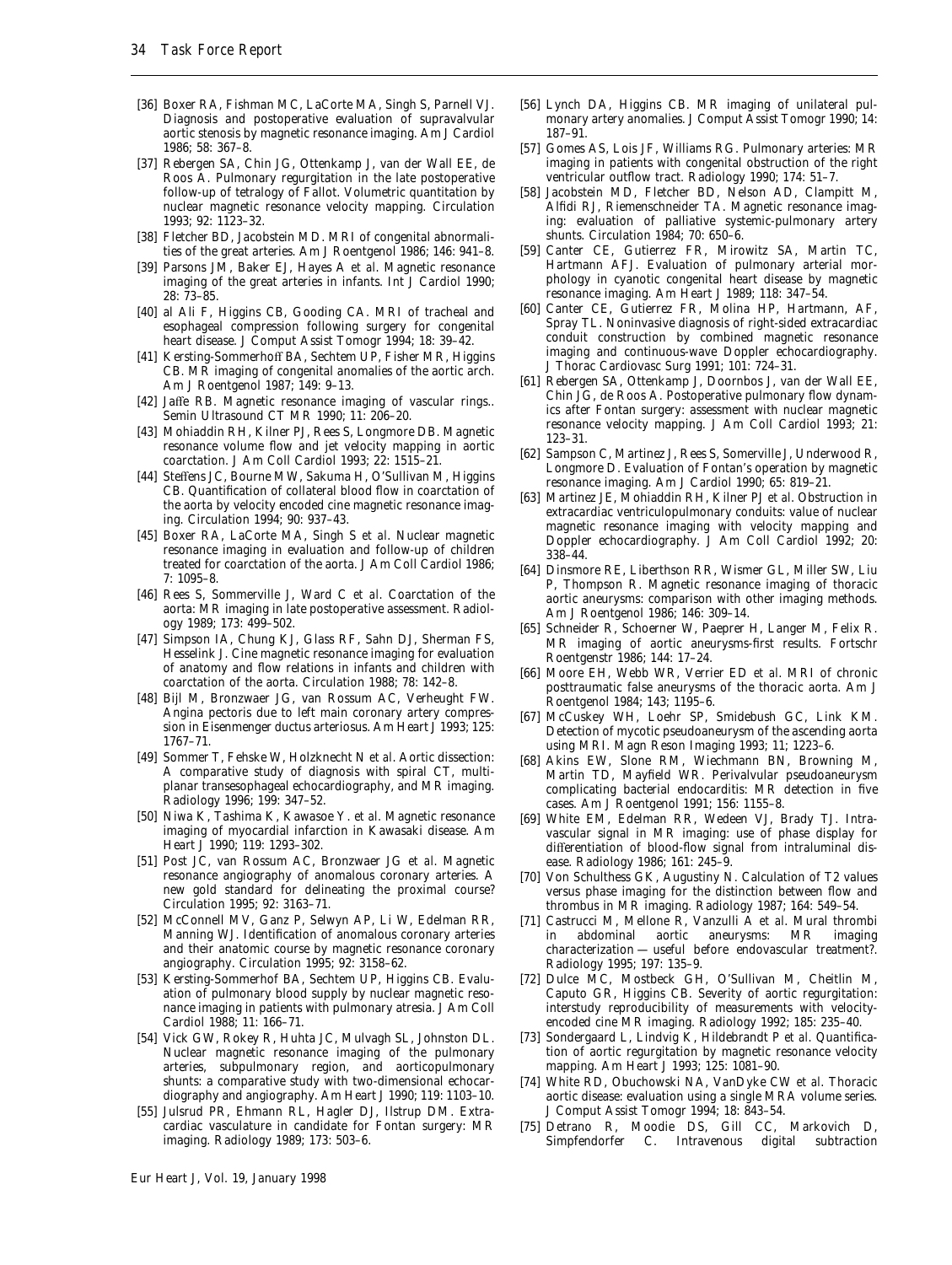aortography in the preoperative and postoperative evaluation of Marfan's aortic disease. Chest 1985; 88; 249–54.

- [76] Hirata K, Triposkiadis F, Sparks E, Bowen J, Boudoulas H, Wooley CF. The Marfan syndrome: cardiovascular physical findings and diagnostic correlates. Am Heart J 1992; 123; 743–52.
- [77] Soulen RL, Fishman EK, Pyeritz RE, Zerhouni EA, Pessar ML. Marfan syndrome: evaluation with MR imaging versus CT. Radiology 1987; 165: 697–701.
- [78] Schaefer S, Peshock RM, Malloy CR, Katz J, Parkey RW, Willerson JT. Nuclear magnetic resonance imaging in Marfan's syndrome. J Am Coll Cardiol 1987; 9: 70–4.
- [79] Kersting SB, Sechtem UP, Schiller NB, Lipton MJ, Higgins CB. MR imaging of the thoracic aorta in Marfan patients. J Comput Assist Tomogr 1987; 11: 633–9.
- [80] Wolff KA, Herold CJ, Tempany CM, Parravano JG, Zerhouni EA. Aortic dissection: atypical patterns seen at MR imaging. Radiology 1991; 181: 489–95.
- [81] Savolainen A, Keto P, Hekali P *et al*. Aortic distensibility in children with Marfan syndrome. Am J Cardiol 1992; 70: 691–3.
- [82] Adams JN, Brooks M, Redpath TW *et al*. Aortic distensibility and stiffness index measured by magnetic resonance imaging in patients with Marfan's syndrome. Br Heart J 1995; 73: 265–9.
- [83] Laden N, Baciewicz FA, Grubb B. Labetalol and MRI as initial medical and diagnostic modalities in a marfanoid patient with expanding ascending aortic aneurysm. Chest 1990; 98: 1290–2.
- [84] Banki JH, Meiners LC, Barentsz JO, Witkamp TD. Detection of aortic dissection by magnetic resonance imaging in adults with Marfan's syndrome. Int J Cardiol 1992; 8: 249–54.
- [85] Deutsch HJ, Sechtem U, Meyer H, Theissen P, Schicha H, Erdmann E. Chronic aortic dissection: comparison of MR imaging and transesophageal echocardiography. Radiology 1994; 192: 645–50.
- [86] Laissy JP, Blanc F, Soyer P *et al*. Thoracic aortic dissection: diagnosis with transesophageal echocardiography versus MR imaging. Radiology 1995; 194; 331–6.
- [87] Nienaber C, von Kodolitsch Y, Nicolas V *et al*. The diagnosis of thoracic aortic dissection by noninvasive imaging procedures. N Engl J Med 1993; 328; 1–9.
- [88] Barbant SD, Eisenberg MJ, Schiller NB. The diagnostic value of imaging techniques for aortic dissection. Am Heart J 1992; 124: 541–3.
- [89] Gaubert JY, Moulin G, Mesana T *et al*. Type A dissection of the thoracic aorta: use of MR imaging for long-term followup. Radiology 1995; 196: 363–9.
- [90] Yamada T, Tada S, Harada J. Aortic dissection without intimal rupture: diagnosis with MR imaging and CT. Radiology 1988; 168: 347–52.
- [91] Nienaber CA, von Kodolitsch Y, Petersen, B *et al*. Intramural hemorrhage of the thoracic aorta. Diagnostic and therapeutic implications. Circulation 1995; 92: 1465–72.
- [92] Braverman AC. Penetrating atherosclerotic ulcers of the aorta. Curr Opin Cardiol 1994; 9: 591–7.
- [93] Yucel EK, Steinberg FL, Egglin TK, Geller SC, Waltman AC, Athanasoulis CA. Penetrating aortic ulcers: diagnosis with MR imaging. Radiology 1990; 177: 779–81.
- [94] Kazerooni EA, Bree RL, Williams DM. Penetrating atherosclerotic ulcers of the descending thoracic aorta: evaluation with CT and distinction from aortic dissection. Radiology 1992; 183: 759–65.
- [95] Atherosclerotic disease of the aortic arch as a risk factor for recurrent ischemic stroke. The French Study of Aortic Plaques in Stroke Group. N Engl J Med 1996; 334: 1216–21.
- [96] Seelos KC, Funari M, Higgins CB. Detection of aortic arch thrombus using MR imaging. J Comput Assist Tomogr 1991; 15: 244–7.
- [97] Auffermann W, Olofsson P, Stoney R, Higgins CB. MR imaging of complications of aortic surgery. J Comput Assist Tomogr 1987; 11: 982–9.
- [98] Auffermann W, Olofson PA, Rabahie GN, Tavares NJ, Stoney RJ, Higgins CB. Incorporation versus infection of retroperitoneal aortic grafts: MR imaging features. Radiology 1989; 172: 359–62.
- [99] Giovagnoni A, Ercolani P, Misericordia M, Terilli F, De NE. Evaluation of the pulmonary artery by cine MRI. J Comput Assist Tomogr 1992; 16: 553–9.
- [100] Stern EJ, Graham C, Gamsu G, Golden JA, Higgins CB. Pulmonary artery dissection: MR findings. J Comput Assist Tomogr 1992; 16: 481–3.
- [101] Posteraro RH, Sostman HD, Spritzer CE, Herfkens RJ. Cine-gradient-refocused MR imaging of central pulmonary emboli. Am J Roentgenol 1989; 152: 465–8.
- [102] Erdman WA, Peshock RM, Redman HC *et al*. Pulmonary embolism: comparison of MR images with radionuclide and angiographic studies. Radiology 1994; 190: 499–508.
- [103] Szucs RA, Rehr RB, Tatum JL. Pulmonary artery thrombus detection by magnetic resonance imaging. Chest 1989; 95: 232–4.
- [104] Grist TM, Sostman HD, MacFall JR *et al*. Pulmonary angiography with MR imaging: preliminary clinical experience. Radiology 1993; 189: 523–30.
- [105] Wielopolsky PA, Haacke EM, Adler LP. Three-dimensional MR imaging of the pulmonary vasculature: preliminary experience. Radiology 1992; 183: 465–72.
- [106] Foo TK, MacFall JR, Hayes CE, Sostman HD, Slayman BE. Pulmonary vasculature: single breath-hold MR imaging with phased- array coils. Radiology 1992; 183: 473–7.
- [107] Loubeyre P, Revel D, Douek P *et al*. Dynamic contrastenhanced MR angiography of pulmonary embolism: comparison with pulmonary angiography. Am J Roentgenol 1994; 162: 1035–9.
- [108] Hatabu H, Gefter WB, Axel L. *et al*. MR imaging with spatial modulation of magnetization in the evaluation of chronic central pulmonary thromboemboli. Radiology 1994; 190: 791–6.
- [109] Mohiaddin RH, Paz R, Theodoropoulos S, Firmin DN, Longmore, DB, Yacoub MH. Magnetic resonance characterization of pulmonary arterial blood flow after single lung transplantation. J Thorac Cardiovasc Surg 1991; 101: 1016– 23.
- [110] Kondo C, Caputo GR, Masui T *et al*. Pulmonary hypertension: pulmonary flow quantification and flow profile analysis with velocity-encoded cine MR imaging. Radiology 1992; 183: 751–8.
- [111] Hansen ME, Spritzer CE, Sostman HD. Assessing the patency of mediastinal and thoracic inlet veins: value of MR imaging. Am J Roentgenol 1990; 155: 1177–82.
- [112] Mohiaddin RH, Wann SL, Underwood R, Firmin DN, Rees S, Longmore DB. Vena caval flow: assessment with cine MR velocity mapping. Radiology 1990; 177: 537–41.
- [113] van Rossum AC, Sprenger M, Visser FC, Peels KH, Valk J, Roos JP. An in vivo validation of quantitative blood flow imaging in arteries and veins using magnetic resonance phase-shift techniques. Eur Heart J 1991; 12: 117–26.
- [114] Galjee MA, Van Rossum AC, Van Eenige MJ. *et al*. Magnetic resonance imaging of the pulmonary venous flow pattern in mitral regurgitation: independence of the investigated vein. Eur Heart J 1995; 16: 1675–85.
- [115] Nishimura T, Yamada N, Itoh A, Miyatake K. Cine MR imaging in mitral regurgitation: comparison with colour Doppler flow imaging. Am J Radiol 1989; 153: 721.
- [116] Schiebler M, Axel L, Reichek N *et al*. Correlation of cine MR imaging with two-dimensional pulsed Doppler echocardiography in valvular insufficiency. J Comput Assist Tomogr 1987; 11: 627–32.
- [117] Wong M, Matsumura M, Suzuki K, Omoto R. Technical and biologic sources of variability in the mapping of aortic, mitral and tricuspid color flow jets. Am J Cardiol 1987; 60: 847–51.
- [118] Aurigemma G. Reichek N. Schiebler M. Axel L. Evaluation of mitral regurgitation by cine magnetic resonance imaging. Am J Cardiol 1990; 66: 621–5.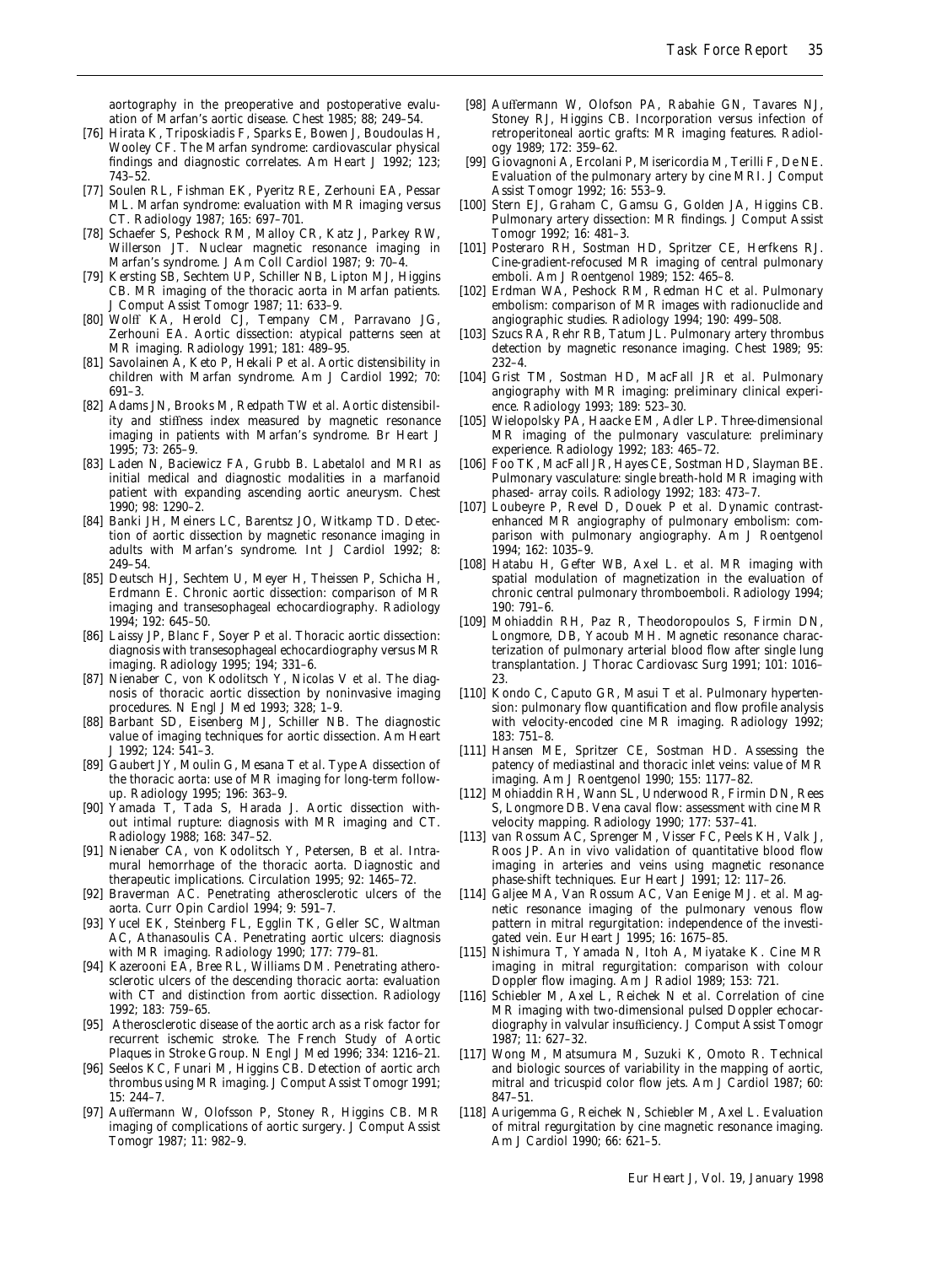- [119] Park JH, Han MC, Im JG, Oh BH, Lee YW. Mitral stenosis: evaluation with MR imaging after percutaneous balloon valvuloplasty. Radiology 1990; 177: 533–6.
- [120] Firmin DN, Nayler GL, Klipstein RH, Underwood SR, Rees RS, Longmore DB. In vivo validation of MR velocity imaging. J Comput Assist Tomogr 1987; 11: 751–6.
- [121] Soulen R, Higgins CB, Budinger TF. Magnetic resonance imaging of prosthetic heart valves. Radiology 1985; 154: 705–9.
- [122] Shellock FG. MR imaging of metallic implants and materials: a compilation of the literature. Am J Roentgenol 1988; 151: 811–4.
- [123] Devereux RB, Alonso DR, Lutas EM. *et al*. Echocardiographic assessment of left ventricular hypertrophy. Am J Cardiol 1986; 57: 450–8.
- [124] Gardin JM, Dabestani A, Glasgow GA, Butman S, Burn CS, Henry WL. Echocardiographic and doppler flow observations in obstructed and non obstructed hypertrophic cardiomyopathy. Am J Cardiol 1985; 56: 614–21.
- [125] Sardanelli F, Molinari G, Petillo A *et al*. MRI in hypertrophic cardiomyopathy: a morphofunctional study. J Comput Assist Tomogr 1993; 17: 862–72.
- [126] Higgins CB, Byrd BF, Stark D *et al*. Magnetic resonance imaging of hypertrophic cardiomyopathy. Am J Cardiol 1985; 55: 1121–6.
- [127] Suzuki J, Watanabe F, Takenaka K *et al*. New subtype of apical hypertrophic cardiomyopathy identified with nuclear magnetic resonance imaging as an underlying cause of markedly inverted T waves. J Am Coll Cardiol 1993; 22: 1175–81.
- [128] Arrive L, Assayag P, Russ G, Najmark D, Brochet E, Nahum H. MRI and cine MRI of asymmetric septal hypertrophic cardiomyopathy. J Comput Assist Tomogr 1994; 18: 376–82.
- [129] Kramer CM, Reichek N, Ferrari VA, Theobald T, Dawson J, Axel L. Regional heterogeneity of function in hypertrophic cardiomyopathy. Circulation 1994; 90; 186–94.
- [130] Florentine MS, Grosskreutz CL, Chang W *et al*. Measurement of left ventricular mass in vivo using gated nuclear magnetic resonance imaging. J Am Coll Cardiol 1986; 8; 107–12.
- [131] Keller AM, Peshock RM, Malloy CR *et al*. In vivo measurement of myocardial mass using nuclear magnetic resonance imaging. J Am Coll Cardiol 1986; 8: 113–7.
- [132] Caputo GR, Tscholakoff D, Sechtem U, Higgins CB. Measurement of canine left ventricular mass using MR imaging. Am J Roentgenol 1987; 148: 33–8.
- [133] Katz J, Milliken MC, Stray GJ *et al*. Estimation of human myocardial mass with MR imaging. Radiology 1988; 169: 495–8.
- [134] Shapiro EP, Rogers WJ, Beyar R *et al*. Determination of left ventricular mass by magnetic resonance imaging in hearts deformed by acute infarction. Circulation 1989; 79: 706–11.
- [135] Eichstaedt H, Danne O, Langer M *et al*. Regression of left ventricular hypertrophy under ramipril treatment investigated by nuclear magnetic resonance imaging. J Cardiovasc Pharmacol 1989; 13: 75–80.
- [136] Doherty NE, Fujita N, Caputo GR, Higgins CB. Measurement of right ventricular mass in normal and dilated cardiomyopathic ventricles using cine magnetic resonance imaging. Am J Cardiol 1992; 69: 1223–8.
- [137] Semelka RC, Tomei E, Wagner S *et al*. Interstudy reproducibility of dimensional and functional measurements between cine magnetic resonance studies in the morphologically abnormal left ventricle. Am Heart J 1990; 119: 1367–73.
- [138] Doherty NE, Seelos KC, Suzuki J *et al*. Application of cine nuclear magnetic resonance imaging for sequential evaluation of response to angiotensin-converting enzyme inhibitor therapy in dilated cardiomyopathy. J Am Coll Cardiol 1992; 19: 1294–302.
- [139] Auffermann W, Wichter T, Breithardt G, Joachimsen K, Peters PE. Arrhythmogenic right ventricular disease: MR imaging vs angiography. Am J Roentgenol 1993; 161; 549– 55.
- [140] Carlson MD, White RD, Trohman RG *et al*. Right ventricular outflow tract ventricular tachycardia: detection of previously unrecognized anatomic abnormalities using cine magnetic resonance imaging. J Am Coll Cardiol 1994; 24; 720–7.
- [141] Casolo GC, Poggesi L, Boddi M *et al*. ECG-gated magnetic resonance imaging in right ventricular dysplasia. Am Heart J 1987; 113: 1245–8.
- [142] Blake LM, Scheinman MM, Higgins CB. MR features of arrhythmogenic right ventricular dysplasia. Am J Roentgenol 1994; 162: 809–12.
- [143] Sechtem U, Higgins CB, Sommerhoff BA, Lipton MJ, Huycke EC. Magnetic resonance imaging of restrictive cardiomyopathy. Am J Cardiol 1987; 59: 480–2.
- [144] Masui T, Finck S, Higgins CB. Constrictive pericarditis and restrictive cardiomyopathy: evaluation with MR imaging. Radiology 1992; 182: 369–73.
- [145] Revel D, Chapelon C, Mathieu D *et al*. Magnetic resonance imaging of human orthotopic heart transplantation: correlation with endomyocardial biopsy. J Heart Transplant 1989; 8: 139–46.
- [146] Kurland RJ, West J, Kelley S *et al*. Magnetic resonance imaging to detect heart transplant rejection: sensitivity and specificity. Transplant Proc 1989; 21: 2537–43.
- [147] Lund JT, Ehman RL, Julsrud PR, Sinak LJ, Tajik AJ. Cardiac masses: assessment by MR imaging. Am J Roentgenol 1989; 152: 469–73.
- [148] Freedberg RS, Kronzon I, Rumancik WM, Liebeskind D. The contribution of magnetic resonance imaging to the evaluation of intracardiac tumours diagnosed by echocardiography. Circulation 1988; 77: 96–103.
- [149] Montalescot G, Chapelon C, Drobinski G, Thomas D, Godeau P, Grosgogeat Y. Diagnosis of primary cardiac sarcoma. Report of 4 cases and review of the literature. Int J Cardiol 1988; 20; 209–19.
- [150] Semelka RC, Shoenut JP, Wilson ME, Pellech AE, Patton JN. Cardiac masses: signal intensity features on spin-echo, gradient-echo, gadolinium-enhanced spin-echo, and Turbo-FLASH images. J Magn Reson Imaging 1992; 2; 415–20.
- [151] Tscholakoff D, Sechtem U, du Geer G, Schmidt H, Higgins CB. Evaluation of pleural and pericardial effusions by magnetic resonance imaging. Eur J Radiol 1987; 7: 169–74.
- [152] Sechtem U, Tscholakoff D, Higgins CB. MRI of the abnormal pericardium. Am J Roentgenol 1986; 147: 239–44.
- [153] Vaitkus PT, Kussmaul WG. Constrictive pericarditis versus restrictive cardiomyopathy: A reappraisal and update of diagnostic criteria. Am Heart J 1991; 122: 1431–41.
- [154] Kaemmerer H, Theissen P, Sechtem U, de Vivie ER. Follow-up using magnetic resonance imaging in adult patients after surgery for aortic coarctation. Thorac Cardiovasc Surg 1993; 41: 107–11.
- [155] Schiavone WA, O'Donnell JK. Congenital absence of the left portion of parietal pericardium demonstrated by nuclear magnetic resonance imaging. Am J Cardiol 1985; 55: 1439– 40.
- [156] Allison JD, Flickinger FW, Wright JC *et al*. Measurement of left ventricular mass in hypertrophic cardiomyopathy using MRI: comparison with echocardiography. Magn Reson Imaging 1993; 11: 329–34.
- [157] Yamaoka O, Yabe T, Okada M *et al*. Evaluation of left ventricular mass: comparison of ultrafast computed tomography magnetic resonance imaging, and contrast left ventriculography. Am Heart J 1993; 126: 1372–9.
- [158] McDonald KM, Parrish T, Wennberg P *et al*. Rapid, accurate and simultaneous noninvasive assessment of right and left ventricular mass with nuclear magnetic resonance imaging using the snapshot gradient method [see comments]. J Am Coll Cardiol 1992; 19: 1601–7.
- [159] Caputo GR, Suzuki J, Kondo C *et al*. Determination of left ventricular volume and mass with use of biphasic spin-echo MR imaging: comparison with cine MR. Radiology 1990; 177: 773–7.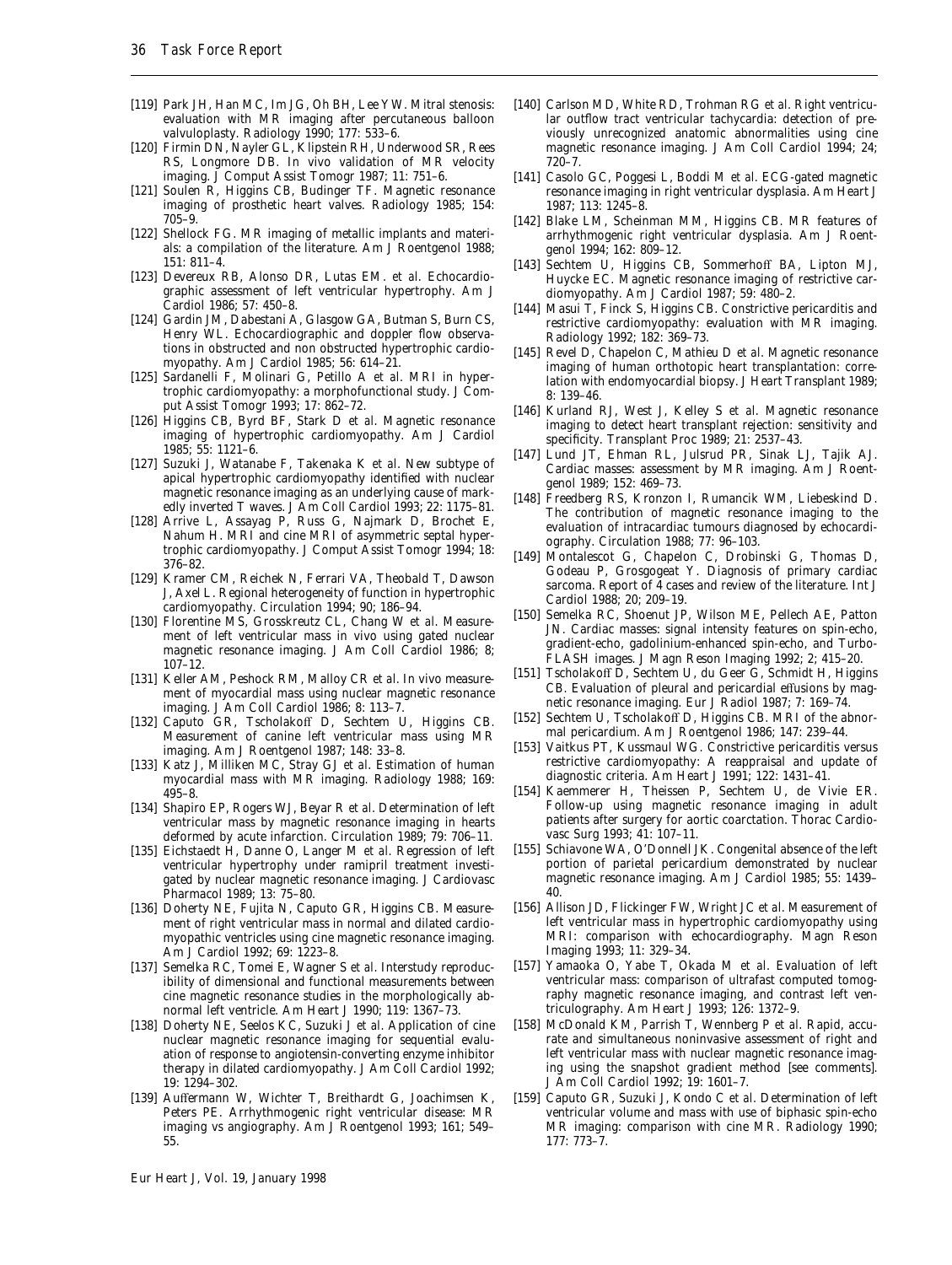- [160] Mogelvang J, Thomsen C, Mehlsen J, Brackle G, Stubgaard M, Henriksen O. Evaluation of left ventricular volumes measured by magnetic resonance imaging. Eur Heart J 1986; 7: 1016–21.
- [161] Mogelvang J, Stubgaard M, Thomsen C, Henriksen O. Evaluation of right ventricular volumes measured by magnetic resonance imaging. Eur Heart J 1988; 9: 529–33.
- [162] Debatin JF, Nadel SN, Paolini JF *et al*. Cardiac ejection fraction: phantom study comparing cine MR imaging, radionuclide blood pool imaging, and ventriculography. J Magn Reson Imaging 1992; 2: 135–42.
- [163] van Rossum AC, Visser FC, van Eenige MJ, Valk J, Roos JP. Magnetic resonance imaging of the heart for determination of ejection fraction. Int J Cardiol 1988; 18: 53–63.
- [164] Sechtem U, Sommerhoff BA, Markiewicz W, White RD, Cheitlin MD, Higgins CB. Regional left ventricular wall thickening by magnetic resonance imaging: evaluation of normal persons and patients with global and regional dysfunction. Am J Cardiol 1987; 59: 145–51.
- [165] Underwood SR, Rees RSO, Savage PE *et al*. Assessment of regional left ventricular function by magnetic resonance. Br Heart J 1986; 56: 334–40.
- [166] Peshock RM, Rokey R, Malloy GM. *et al*. Assessment of myocardial systolic wall thickening using nuclear magnetic resonance imaging. J Am Coll Cardiol 1989; 14: 653–9.
- [167] Azhari H, Sideman S, Weiss JL *et al*. Three-dimensional mapping of acute ischemic regions using MRI: wall thickening versus motion analysis. Am J Physiol 1990; 259: H1492– 503.
- [168] Johnson RA, Rubin LJ. Noninvasive evaluation of right ventricular function. Clin Chest Med 1987; 8: 65–80.
- [169] Suzuki J, Caputo GR, Masui T, Chang JM, O'Sullivan M, Higgins CB. Assessment of right ventricular diastolic and systolic function in patients with dilated cardiomyopathy using cine magnetic resonance imaging. Am Heart J 1991; 122: 1035–40.
- [170] Semelka RC, Tomei E, Wagner S *et al*. Normal left ventricular dimensions and function: interstudy reproducibility of measurements with cine MR imaging. Radiology 1990; 174: 763–8.
- [171] Mogelvang J, Lindvig K, Sondergaard L, Saunamaki K, Henriksen O. Reproducibility of cardiac volume measurements including left ventricular mass determined by MRI. Clin Physiol 1993; 13: 587–97.
- [172] Bolster BJ, McVeigh ER, Zerhouni EA. Myocardial tagging in polar coordinates with use of striped tags. Radiology 1990; 177: 769–72.
- [173] Zerhouni EA, Parish DM, Rogers WJ, Yang A, Shapiro EP. Human heart: tagging with MR imaging — a method for noninvasive assessment of myocardial motion. Radiology 1988; 169: 59–63.
- [174] Buchalter MB, Weiss JL, Rogers WJ *et al*. Noninvasive quantification of left ventricular rotational deformation in normal humans using magnetic resonance imaging myocardial tagging. Circulation 1990; 81: 1236–44.
- [175] Lima JA, Ferrari VA, Reichek N *et al*. Segmental motion and deformation of transmurally infarcted myocardium in acute postinfarct period. Am J Physiol 1995; 268: H1304–12.
- [176] Lima JA, Jeremy R, Guier W *et al*. Accurate systolic wall thickening by nuclear magnetic resonance imaging with tissue tagging: correlation with sonomicrometers in normal and ischemic myocardium. J Am Coll Cardiol 1993; 21: 1741–51.
- [177] Pennell DJ, Underwood SR, Ell PJ, Swanton RH, Walker JM, Longmore DB. Dipyridamole magnetic resonance imaging: a comparison with thallium-201 emission tomography. Br Heart J 1990; 64: 362–9.
- [178] Pennell DJ, Underwood SR, Manzara CC. *et al*. Magnetic resonance imaging during dobutamine stress in coronary artery disease. Am J Cardiol 1992; 70: 34–40.
- [179] Baer FM, Voth E, Theissen P, Schneider CA, Schicha H, Sechtem U. Coronary artery disease: findings with GRE MR

imaging and Tc-99m-methoxyisobutyl-isonitrile SPECT during simultaneous dobutamines stress. Radiology 1994; 193: 203–9.

- [180] Baer FM, Voth E, Theissen P, Schicha H, Sechtem U. Gradient-echo magnetic resonance imaging during incremental dobutamine infusion for the localization of coronary artery stenoses. Eur Heart J 1994; 15: 218–25.
- [181] Pennell DJ Magnetic resonance imaging during pharmacologic stress. Coron Artery Dis 1993; 4: 345–53.
- [182] van Rugge FP, van der Wall EE, de Roos A, Bruschke AV. Dobutamine stress magnetic resonance imaging for detection of coronary artery disease. J Am Coll Cardiol 1993; 22: 431–9.
- [183] van Rugge FP, van der Wall EE, Spanjersberg SJ *et al*. Magnetic resonance imaging during dobutamine stress for detection and localization of coronary artery disease. Quantitative wall motion analysis using a modification of the centerline method.. Circulation 1994; 90: 127–38.
- [184] Wilke N, Simm C, Zhang J *et al*. Contrast-enhanced first pass myocardial perfusion: correlation between myocardial blood flow in dogs at rest and during hyperemia. Mag Reson Med 1993; 29: 485–97.
- [185] Manning WJ, Atkinson DJ, Grossman W, Paulin S, Edelman RR. First-pass nuclear magnetic resonance imaging studies using gadolinium-DTPA in patients with coronary artery disease. J Am Coll Cardiol 1991; 18: 959–65.
- [186] Wendland MF, Saeed M, Masui T, Derugin N, Moseley ME, Higgins CB. Echo-planar MR imaging of normal and ischemic myocardium with gadodiamide injection. Radiology 1993; 186: 535–42.
- [187] Saeed M, Wendland MF, YU KK *et al*. Identification of myocardial reperfusion with echo planar magnetic resonance imaging. Discrimination between occlusive and reperfused infarctions. Circulation 1994; 90: 1492–501.
- [188] Schaefer S, van Tyen R, Saloner D. Evaluation of myocardial perfusion abnormalities with gadolinium-enhanced snapshot MR imaging in humans. Radiology 1992; 185: 795–801.
- [189] Manning WJ, Li W, Boyle NG, Edelman RR. Fatsuppressed breath-hold magnetic resonance coronary angiography. Circulation 1993; 87; 94–104.
- [190] Duerinckx AJ, Urman MK. Two-dimensional coronary MR angiography: analysis of initial clinical results. Radiology 1994; 193; 731–8.
- [191] Manning WJ, Li W, Edelman RR. A preliminary report comparing magnetic resonance coronary angiography with conventional angiography. N Engl J Med 1993; 328: 828–32.
- [192] Pennell DJ, Bogren HG, Keegan J, Firmin DN, Underwood SR. Assessment of coronary artery stenosis by magnetic resonance imaging. Heart 1996; 75: 127–33.
- [193] Wang Y, Rossman PJ, Grimm RC, Riederer SJ, Ehman RL. Navigator-echo-based real-time respiratory gating and triggering for reduction of respiration effects in threedimensional coronary MR angiography. Radiology 1996; 198: 55–60.
- [194] Hofman MB, Paschal CB, Li D, Haacke EM, van Rossum AC, Sprenger M. MRI of coronary arteries: 2D breath-hold vs 3D respiratory-gated acquisition. J Comput Assist Tomogr 1995; 19: 56–62.
- [195] Post JC, van Rossum AC, Hofman MBM, Valk J, Visser CA. Three-dimensional respiratory-gated MR angiography of coronary arteries: Comparison with conventional coronary angiography. Am J Roentgenol 1996; 166: 1399–404.
- [196] Gomes AS, Lois JF, Drinkwater DC, Corday SR. Coronary artery bypass grafts: visualization with MR imaging. Radiology 1987; 162: 175–9.
- [197] Jenkins JPR, Love HG, Foster CJ, Isherwood I, Rowlands DJ. Detection of coronary bypass graft patency as assessed by magnetic resonance imaging. Br J Radiol 1988; 61: 2–4.
- [198] White RD, Caputo GR, Mark AS, Modin GW, Higgins CB. Coronary artery bypass graft-patency: noninvasive evaluation with MR imaging. Radiology 1987; 164: 681–6.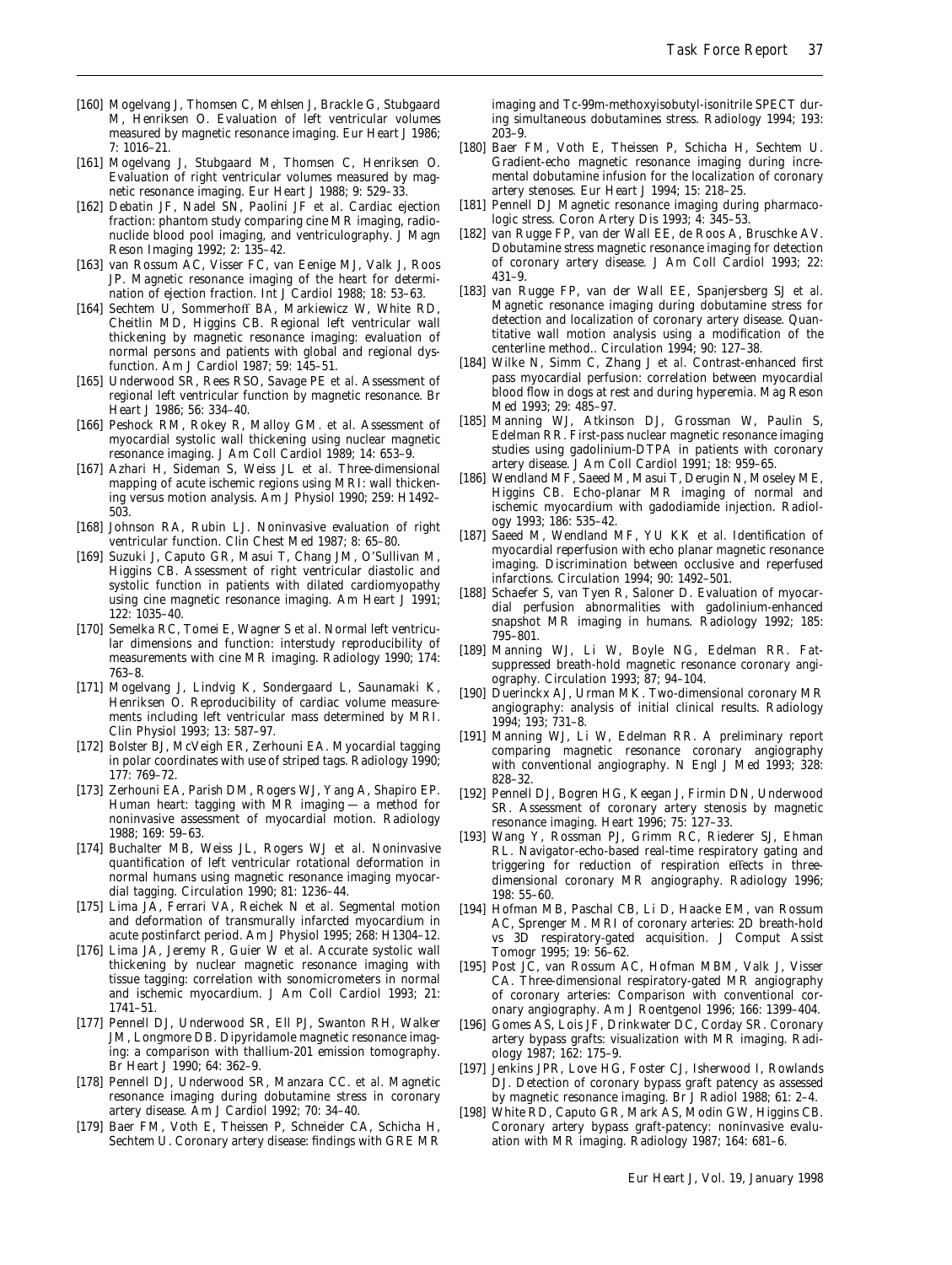- [199] Aurigemma GP, Reichek N, Axel L, Schiebler M, Harris C, Kressel HY. Noninvasive determination of coronary artery bypass graft patency by cine magnetic resonance imaging. Circulation 1989; 80; 1595–602.
- [200] van Rossum AC, Galjee MA, Doesburg T, Hofman M, Valk J. The role of magnetic resonance in the evaluation of function results after CABG/PTCA Int J Card Imaging 1993;  $1:59-69$
- [201] Hoogendoorn LI, Pattynama PM, Buis B, van der Geest RJ van der Wall EE, de Roos A. Noninvasive evaluation of aortocoronary bypass grafts with magnetic resonance imaging flow mapping. Am J Cardiol 1995; 75: 845–8.
- [202] Galjee MA, van Rossum AC, Doesburg T, van Eenige MJ, Visser CA. Value of magnetic resonance imaging in assessing patency and function of coronary artery bypass grafts: An angiographically controlled study. Circulation 1996; 93: 660–6.
- [203] Edelman RR, Manning WJ, Gervino E, Li W. Flow velocity quantification in human coronary arteries with fast, breathhold MR angiography. J Magn Reson Imaging 1993; 3: 699–703.
- [204] Keegan J, Firmin D, Gatehouse P, Longmore D. The application of breath hold phase velocity mapping techniques to the measurement of coronary artery blood flow velocity: phantom data and initial in vivo results. Magn Reson Med 1994; 31: 526–36.
- [205] Hofman MB, Visser FC, van Rossum AC, Vink QM, Sprenger M, Westerhof N. In vivo validation of magnetic resonance blood volume flow measurements with limited spatial resolution in small vessels. Magn Reson Med 1995; 33: 778–84.
- [206] Poncelet B, Weisskof RM, Wedeen VJ, Brady TJ, Kantor H. Time of flight quantification of coronary flow with echoplanar MRI Magn Reson Med 1993; 30: 447–57.
- [207] Clarke GD, Eckels R, Chaney C *et al*. Measurement of absolute epicardial coronary artery flow and flow reserve with breath-hold cine phase-contrast magnetic resonance imaging. Circulation 1995; 91: 2627–34.
- [208] Hundley WG, Lange RA, Clarke GD *et al*. Assessment of coronary arterial flow and flow reserve in humans with magnetic resonance imaging. Circulation 1996; 93: 1502–8.
- [209] Pflugfelder PW, Wisenberg G, Prato FS, Carroll SE. Serial imaging of canine myocardial infarction by in vivo nuclear magnetic resonance. J Am Coll Cardiol 1986; 7; 843–9.
- [210] Johnston DL, Thompson RC, Liu P *et al*. Magnetic resonance imaging during acute myocardial infarction. Am J Cardiol 1986; 57; 1059–65.
- [211] Fisher MR, McNamara MT, Higgins CB. Acute myocardial infarction: MR evaluation in 29 patients. Am J Roentgenol 1987; 148: 247–51.
- [212] Ahmad M, Johnson RJ, Fawcett HD, Schreiber MH. Magnetic resonance imaging in patients with unstable angina: comparisons with acute myocardial infarction and normals. Magn Reson Imaging 1988; 6: 527–34.
- [213] Filipchuk NG, Peshock RM, Malloy CR *et al*. Detection and localization of recent myocardial infarction by magnetic resonance imaging. Am J Cardiol 1986; 58: 214–9.
- [214] White RD, Holt WW, Cheitlin MD *et al*. Estimation of the functional and anatomic extent of myocardial infarction using magnetic resonance imaging. Am Heart J 1988; 115: 740–8.
- [215] White RD, Cassidy MM, Cheitlin MD *et al*. Segmental evaluation of left ventricular wall motion after myocardial infarction: magnetic resonance imaging versus echocardiography. Am Heart J 1988; 115: 166–75.
- [216] van Rossum AC, Visser FC, van Eenige MJ *et al*. Value of gadolinium-diethylene-triamine pentaacetic acid dynamics in magnetic resonance imaging of acute myocardial infarction with occluded and reperfused coronary arteries after thrombolysis. Am J Cardiol 1990; 65: 845–51.
- [217] Holman ER, van Jonbergen HP, van Dijkman PR, van der Laarse A, de Roos A, van der Wall EE. Comparison of

magnetic resonance imaging studies with enzymatic indexes of myocardial necrosis for quantification of myocardial infarct size. Am J Cardiol 1993; 71: 1036–40.

- [218] de Roos A, Matheijssen NA, Doornbos J, van Dijkman PR, van Voorthuisen AE, van der Wall EE. Myocardial infarct size after reperfusion therapy: assessment with Gd-DTPAenhanced MR imaging. Radiology 1990; 176: 517–21.
- [219] Dubnow MH, Burchell HB, Titus JL. Postinfarction left ventricular aneurysm. A clinicomorphologic and electrocardiographic study of 80 cases. Am Heart J 1965; 70; 753–60.
- [220] Perrone-Filardi P, Bacharach SL, Dilsizian V, Maurea S, Frank JA, Bonow RO. Regional left ventricular wall thickening. Relation to regional uptake of 18fluorodeoxyglucose and 201Tl in patients with chronic coronary artery disease and left ventricular dysfunction. Circulation 1992; 86; 1125– 37.
- [221] Baer FM, Schneider CA, Theissen P, Schicha H, Sechtem U. Comparison of low-dose dobutamine-gradient-echo magnetic resonance imaging and positron emission tomography with [18F]fluorodeoxyglucose in patients with chronic coronary artery disease. A functional and morphological approach to the detection of residual myocardial viability. Circulation 1995; 91: 1006–15.
- [222] Sechtem U, Theissen P, Heindel W *et al*. Comparison of magnetic resonance imaging, computed tomography, echocardiography, and angiography in the diagnosis of left ventricular thrombi. Am J Cardiol 1989; 64: 1195–9.
- [223] Jungehuelsing M, Sechtem U, Theissen P, Hilger HH, Schica H. Left ventricular thrombi: evaluation with spin-echo and gradient-echo MR imaging. Radiology 1992; 182: 225–9.
- [224] Harrity P, Patel A, Bianco J, Subramanian R. Improved diagnosis and characterization of postinfarction left ventricular pseudoaneurysm by cardiac magnetic resonance imaging. Clin Cardiol 1991; 14: 603–6.
- [225] Hetherington HP, Luney DJE, Vaughan JT *et al*. 3D 31P spectroscopic imaging of the human heart at 4.1 T. Magn Reson Med 1995; 33: 427–31
- [226] Bottomley PA. MR spectroscopy of the human heart: the status and the challenges. Radiology 1994; 191: 593–612.
- [227] Neubauer S, Krahe T, Schindler R *et al*. 31P magnetic resonance spectroscopy in dilated cardiomyopathy and coronary artery disease. Altered cardiac high-energy phosphate metabolism in heart failure. Circulation 1992; 86: 1810–8.
- [228] Weiss RG, Bottomley PA, Hardy CJ, Gerstenblith G. Regional myocardial metabolism of high-energy phosphates during isometric exercise in patients with coronary artery disease. N Engl J Med 1990; 323: 1593–600.
- [229] Yabe T, Mitsunami K, Okada M, Morikawa S, Inubushi T, Kinoshita M. Detection of myocardial ischemia by 31P magnetic resonance spectroscopy during handgrip exercise. Circulation 1994; 89: 1709–16.
- [230] Yabe T, Mitsunami K, Inubushi T, Kinoshita M. Quantitative measurements of cardiac phosphorus metabolites in coronary artery disease by 31P magnetic resonance spectroscopy. Circulation 1995; 92; 15–23.
- [231] Hardy CJ, Weiss RG, Bottomley PA, Gerstenblith G. Altered myocardial high-energy phosphate metabolism in patients with dilated cardiomyopathy. Am Heart J 1991; 122; 795–801.
- [232] de Roos A, Doornbos J, Luyten PR, Oosterwaal LJ, van der Wall E, den Hollander J. Cardiac metabolism in patients with dilated and hypertrophic cardiomyopathy: assessment with proton-decoupled P-31 MR spectroscopy. J Magn Reson Imaging 1992; 2: 711–9.
- [233] Neubauer S, Horn M, Goedde M *et al*. In patients with dilated cardiomyopathy the myocardial phosphocreatine-ATP ratio predicts mortality better than ejection fraction or NYHA class (abstr.). Circulation 1996; 94: I–30.
- [234] Conway MA, Allis J, Ouwerkerk R, Niioka T, Rajagopalan B, Radda GK. Detection of low phosphocreatine to ATP ratio in failing hypertrophied human myocardium by 31P magnetic resonance spectroscopy. Lancet 1991; 338: 973–6.